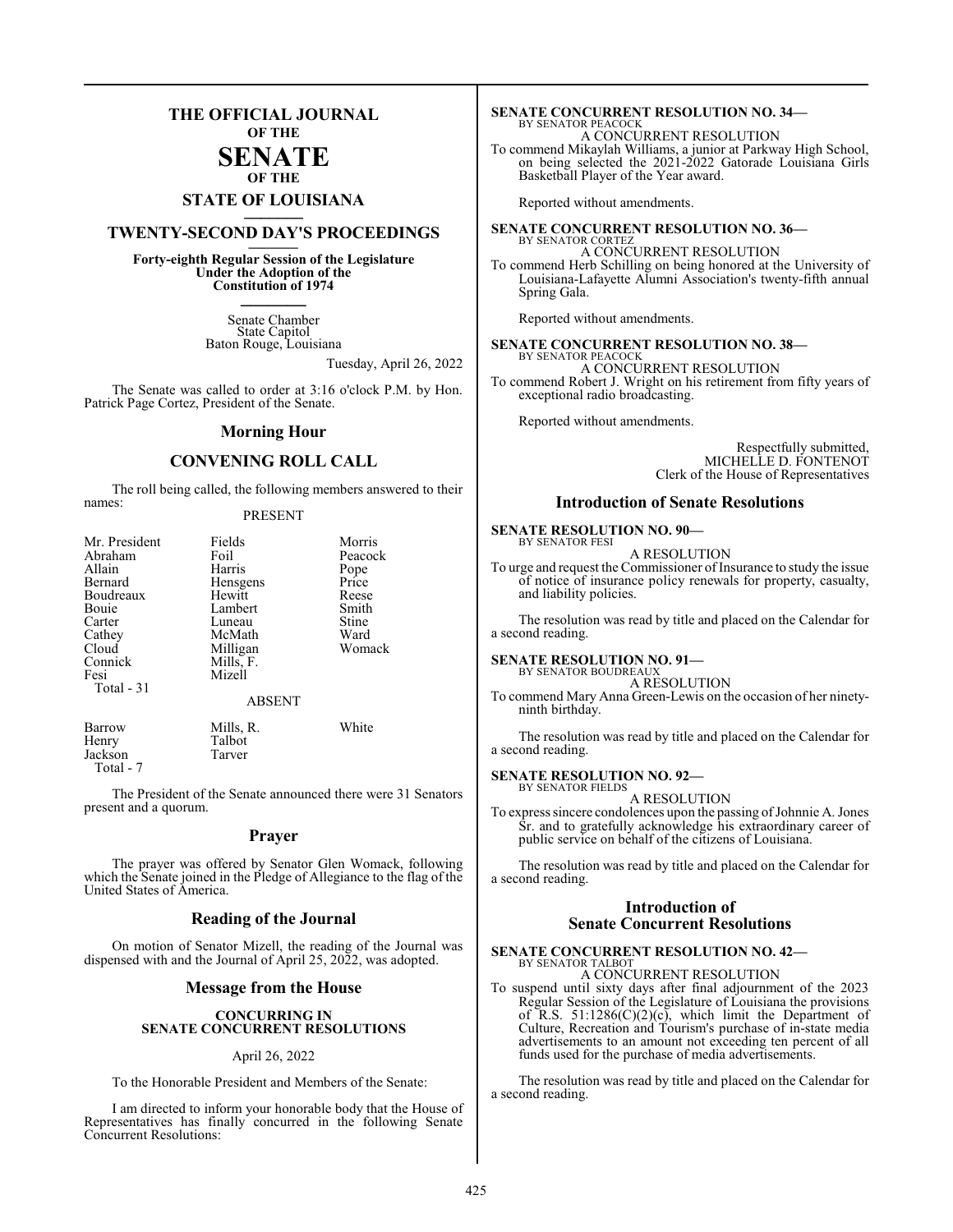### **Senate Resolutions on Second Reading**

#### **SENATE RESOLUTION NO. 81—** BY SENATOR FIELDS

A RESOLUTION

To express heartfelt and sincere condolences to the family of Alvin L. Sparrow Sr. on the occasion of his passing.

On motion of Senator Fields the resolution was read by title and adopted.

#### **SENATE RESOLUTION NO. 82—** BY SENATOR MCMATH

A RESOLUTION

To commend the Archbishop Hannan High School boys basketball team upon winning the Louisiana High School Athletic Association's (LHSAA) Boys Basketball Division II State Championship on Saturday, March 5, 2022.

On motion of Senator McMath the resolution was read by title and adopted.

#### **SENATE RESOLUTION NO. 83—** BY SENATOR FESI

A RESOLUTION

To designate Wednesday, April 27, 2022, as Bankers Day at the Louisiana State Capitol.

On motion of Senator Fesi the resolution was read by title and adopted.

#### **SENATE RESOLUTION NO. 86—** BY SENATOR MIZELL

A RESOLUTION

To recognize and commend the members and Board of Directors of the Louisiana School Boards Association.

On motion of Senator Mizell the resolution was read by title and adopted.

#### **SENATE RESOLUTION NO. 87—** BY SENATOR MIZELL

A RESOLUTION

To urge and request the Department of Children and Family Services to enact policies relative to following up with minor children giving birth in hospitals.

The resolution was read by title and referred by the President to the Committee on Health and Welfare.

#### **SENATE RESOLUTION NO. 88—** BY SENATOR MIZELL

A RESOLUTION

To urge and request the Louisiana Department of Children and Family Services to enact policies relative to truant children who may be trafficked.

The resolution was read by title and referred by the President to the Committee on Health and Welfare.

#### **SENATE RESOLUTION NO. 89—**

BY SENATORS MILLIGAN, BOUDREAUX, CATHEY, FOIL, REESE AND TARVER A RESOLUTION

To commend the Louisiana National Guard on its exemplary service to the state during the last two years in an unprecedented time of natural disasters.

On motion of Senator Milligan the was read by title and adopted.

# **Page 2 SENATE 22nd DAY'S PROCEEDINGS**

### **Senate Concurrent Resolutions on Second Reading**

#### **SENATE CONCURRENT RESOLUTION NO. 37—**

BY SENATOR PEACOCK A CONCURRENT RESOLUTION To commend the officers and members of the Bossier Chamber of Commerce on the occasion of its seventy-fifth anniversary.

The concurrent resolution was read by title. Senator Peacock moved to adopt the Senate Concurrent Resolution.

#### **ROLL CALL**

The roll was called with the following result:

YEAS

| Mr. President<br>Abraham<br>Allain | Foil<br>Harris<br>Henry | Morris<br>Peacock<br>Pope |
|------------------------------------|-------------------------|---------------------------|
| Bernard                            | Hensgens                | Price                     |
| Boudreaux                          | Hewitt                  | Reese                     |
| Bouie                              | Lambert                 | Smith                     |
| Carter                             | Luneau                  | Stine                     |
| Cathey                             | McMath                  | Talbot                    |
| Cloud                              | Milligan                | Ward                      |
| Connick                            | Mills, F.               | Womack                    |
| Fesi                               | Mills, R.               |                           |
| Fields                             | Mizell                  |                           |
| Total $-34$                        |                         |                           |
|                                    | <b>NAYS</b>             |                           |
| Total - 0                          |                         |                           |

ABSENT

Barrow Tarver<br>Jackson White Jackson Total - 4

The Chair declared the Senate adopted the Senate Concurrent Resolution and ordered it sent to the House.

#### **SENATE CONCURRENT RESOLUTION NO. 40—** BY SENATOR MILLIGAN

A CONCURRENT RESOLUTION

To urge and request each city, parish, and other local school board to create a Teachers' Advisory Council.

The resolution was read by title and referred by the President to the Committee on Education.

#### **SENATE CONCURRENT RESOLUTION NO. 41—** BY SENATOR CONNICK

A CONCURRENT RESOLUTION

To urge and request the legislative auditor to review the Belle Chasse bridge and tunnel public-private partnership project and if applicable, to develop recommendations for future public private partnership projects based on best practices.

The resolution was read by title and referred by the President to the Committee on Transportation, Highways and Public Works.

#### **Message from the House**

#### **ASKING CONCURRENCE IN HOUSE BILLS AND JOINT RESOLUTIONS**

April 26, 2022

To the Honorable President and Members of the Senate: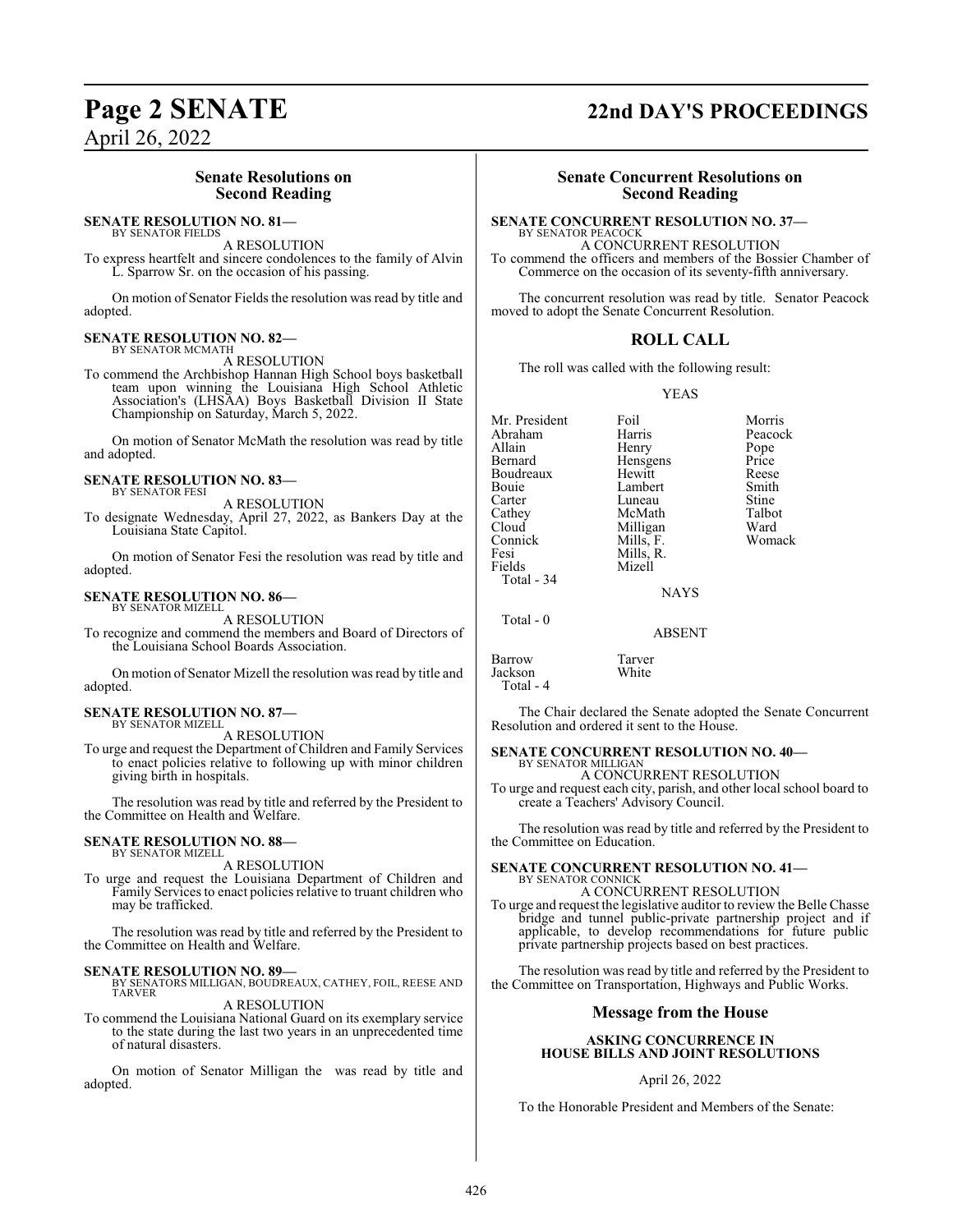# **22nd DAY'S PROCEEDINGS Page 3 SENATE**

# April 26, 2022

I am directed to inform your honorable body that the House of Representatives has finally passed and asks your concurrence in the following House Bills and Joint Resolutions:

| HB No. 12  | <b>HB</b> No. 61 | <b>HB</b> No. 83 |
|------------|------------------|------------------|
| HB No. 143 | HB No. 291       | HB No. 324       |
| HB No. 339 | HB No. 470       | HB No. 509       |
| HB No. 510 | HB No. 683       |                  |

Respectfully submitted, MICHELLE D. FONTENOT Clerk of the House of Representatives

#### **House Bills and Joint Resolutions on First Reading**

**HOUSE BILL NO. 12—** BY REPRESENTATIVE FRIEMAN

AN ACT To amend and reenact R.S. 29:724(B)(2) and 768(B), relative to emergency declarations; to provide forlegislative termination of all or part of an emergency declaration; to provide procedures for terminations; to provide for an effective date; and to provide for related matters.

The bill was read by title and placed on the Calendar for a second reading.

#### **HOUSE BILL NO. 61—**

BY REPRESENTATIVES KERNER, BOURRIAQUE, BRYANT, BUTLER,<br>CARRIER, FISHER, GREEN, ILLG, NEWELL, ORGERON, SELDERS, ST.<br>BLANC, THOMPSON, AND ZERINGUE AN ACT

To amend and reenact the heading of Part VIII of Chapter 1 of Title 30 of the Louisiana Revised Statutes of 1950, R.S. 30:101.1, 101.2(A), 101.3(1) and (4), 101.4(Section heading) and (A),  $101.5(A)(1)$ ,  $101.6(A)(5)$  and  $(6)$ , and  $101.9$ (Section heading), (A) and (C)(4), R.S. 36:354(E)(2), and R.S. 56:700.2(A)(4) and 700.6, to enact R.S. 30:101.3(7) and (8), 101.6(A)(8) and (9), 101.9(D)(5), and 101.11 through 101.15, and to repeal Part XIV of Chapter 1 of Title 56 of the Louisiana Revised Statutes of 1950, comprised of R.S 56:700.1 through 700.6, relative to the Fishermen's Gear Compensation Fund, to extend the existence of such fund; to repeal such fund after a certain date; to extend payments into the Underwater Obstruction Removal Fund; to create the Fishermen's Gear Compensation and Underwater Obstruction Removal Program and the Fishermen's Gear Compensation and Underwater Obstruction Removal Dedicated Fund Account; to provide for definitions; to provide for the transfer offunds fromthe Fishermen's Gear Compensation Fund to the Fishermen's Gear Compensation and Underwater Obstruction Removal Dedicated Fund Account; to provide for effective dates; and to provide for related matters.

The bill was read by title and placed on the Calendar for a second reading.

#### **HOUSE BILL NO. 83—**

BY REPRESENTATIVES SCHLEGEL, BOYD, BRASS, BRYANT,<br>WILFORDCARTER,DUPLESSIS,EDMONSTON,FISHER,LARVADAIN,<br>MARCELLE,MARINO,STAGNI,VILLIO,ANDWILLARD AN ACT

To enact R.S. 22:1338, relative to homeowner's insurance policies; to provide certain means by which a policy requirement for loss of use benefits is satisfied; and to provide for related matters.

The bill was read by title and placed on the Calendar for a second reading.

#### **HOUSE BILL NO. 143—**

BY REPRESENTATIVE BUTLER AN ACT

To amend and reenact R.S. 44:4.1(B)(31) and R.S. 46:2592 and to enact R.S. 46:2594 through 2597, relative to executive branch agency compliance with the Americans with Disabilities Act; to provide for mandatory agency policies, training, plans, and reporting related to the Americans with Disabilities Act; to provide for an effective date; and to provide for related matters.

The bill was read by title and placed on the Calendar for a second reading.

#### **HOUSE BILL NO. 291—**

BY REPRESENTATIVES EDMONDS, AMEDEE, BACALA, ECHOLS, EMERSON, GAROFALO, HARRIS, HODGES, HORTON, IVEY, NEWELL, ORGERON, CHARLES OWEN, RISER, SCHAMERHORN, SELDERS, STAGNI, VILLIO, AND WHEAT AN ACT

To amend and reenact R.S. 40:2009.25(A), (B), (C)(introductory paragraph), (D), (E), (F)(introductory paragraph), (9), and (12), and (H), relative to regulation of nursing homes; to revise laws pertaining to emergency preparedness among nursing homes; to require that all nursing homes maintain in effect emergency preparedness plans approved by the Louisiana Department of Health; to repeal a geographic limitation pertaining to nursing home emergency preparedness plan requirements; and to provide for related matters.

The bill was read by title and placed on the Calendar for a second reading.

#### **HOUSE BILL NO. 324—**

BY REPRESENTATIVE ORGERON AN ACT

To amend and reenact R.S. 56:421(B)(5), (8), (13), and (14) and  $421(C)$  and to enact R.S.  $56:421(B)(15)$ , relative to the composition of the Oyster Task Force; to provide for members appointed by the Louisiana Oyster Dealers and Growers Association; and to provide for related matters.

The bill was read by title and placed on the Calendar for a second reading.

#### **HOUSE BILL NO. 339—**

BY REPRESENTATIVE COUSSAN AN ACT

To amend and reenact R.S. 22:1836(A)(introductory paragraph) and (2)(introductory paragraph) and to enact R.S.  $22:1836(A)(3)$ , relative to health insurance; to prohibit a coordination of benefits provision that permits a plan to delay or deny payment for rendered healthcare services solely on the basis of the insured's failure to provide existence of an additional health benefit plan; to provide for effectiveness; to provide for technical changes; and to provide for related matters.

The bill was read by title and placed on the Calendar for a second reading.

#### **HOUSE BILL NO. 470—**

BY REPRESENTATIVE MCKNIGHT AN ACT

To enact R.S. 17:3914(N), relative to personally identifiable information of public school students; to require the disclosure ofsocial security numbers of certain students; to provide for the sharing of information with the Louisiana Workforce Commission; and to provide for related matters.

The bill was read by title and placed on the Calendar for a second reading.

#### **HOUSE BILL NO. 509—** BY REPRESENTATIVE MINCEY

AN ACT

To enact R.S. 17:420, relative to public school teachers; to require the state Department of Education to maintain a database and to report to the legislative education committees on training that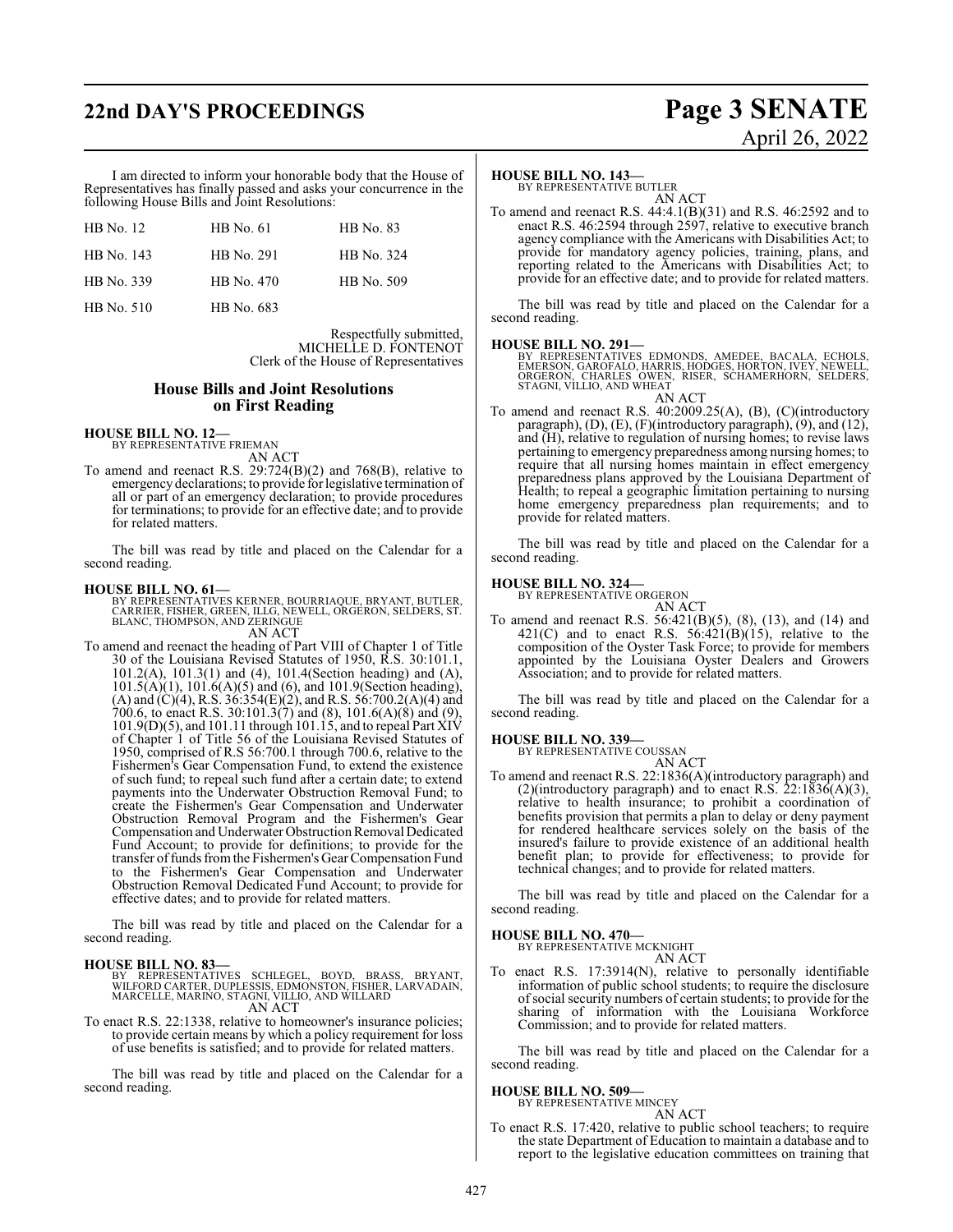# **Page 4 SENATE 22nd DAY'S PROCEEDINGS**

professional teachers are required to complete; and to provide for related matters.

The bill was read by title and placed on the Calendar for a second reading.

#### **HOUSE BILL NO. 510—** BY REPRESENTATIVE MINCEY

AN ACT

To enact R.S. 17:420, relative to public school teachers; to provide relative to the effectiveness of requirements for training of professional teachers; and to provide for related matters.

The bill was read by title and placed on the Calendar for a second reading.

**HOUSE BILL NO. 683—** BY REPRESENTATIVE CREWS AN ACT

To amend and reenact R.S. 56:2011(D) and (E), relative to royalties on dredged materials; to provide for exemptions from payment of certain royalties and bond requirements; and to provide for related matters.

The bill was read by title and placed on the Calendar for a second reading.

#### **Message from the House**

#### **ASKING CONCURRENCE IN HOUSE CONCURRENT RESOLUTIONS**

#### April 26, 2022

To the Honorable President and Members of the Senate:

I am directed to inform your honorable body that the House of Representatives has finally passed and asks your concurrence in the following House Concurrent Resolutions:

HCR No. 34 HCR No. 91 HCR No. 92

Respectfully submitted, MICHELLE D. FONTENOT Clerk of the House of Representatives

#### **House Concurrent Resolutions on First Reading**

#### **HOUSE CONCURRENT RESOLUTION NO. 34—** BY REPRESENTATIVE BOURRIAQUE A CONCURRENT RESOLUTION

To approve the annual state integrated coastal protection plan for Fiscal Year 2023, as adopted by the Coastal Protection and Restoration Authority Board.

The resolution was read by title and placed on the Calendar for a second reading.

# **HOUSE CONCURRENT RESOLUTION NO. 91—** BY REPRESENTATIVE BRASS

A CONCURRENT RESOLUTION

To commend the board of directors of the Louisiana School Boards Association.

The resolution was read by title and placed on the Calendar for a second reading.

### **HOUSE CONCURRENT RESOLUTION NO. 92—**

BY REPRESENTATIVE MARCELLE A CONCURRENT RESOLUTION

To designate April 27, 2022, as Domestic Violence Advocacy Day in Louisiana.

The resolution was read by title and placed on the Calendar for a second reading.

#### **House Bills and Joint Resolutions on Second Reading**

**HOUSE BILL NO. 1—**

BY REPRESENTATIVE ZERINGUE AN ACT

Making annual appropriations for Fiscal Year 2022-2023 for the ordinary expenses of the executive branch of state government, pensions, public schools, public roads, public charities, and state institutions and providing with respect to the expenditure ofsaid appropriations.

The bill was read by title and referred by the President to the Committee on Finance.

#### **HOUSE BILL NO. 2—**

BY REPRESENTATIVE BISHOP

AN ACT To provide with respect to the capital outlay budget and the capital outlay program for state government, state institutions, and other public entities; to provide for the designation of projects and improvements; to provide for the financing thereof making appropriations from certain sources; and to provide for related matters.

The bill was read by title and referred by the President to the Committee on Revenue and Fiscal Affairs.

#### **HOUSE BILL NO. 215—**

BY REPRESENTATIVE WHITE AN ACT

To amend and reenact R.S. 17:497, relative to the compensation schedule for school bus operators who transport public school students; to provide changes to the method by which compensation is calculated; to require compensation for certain purchases made and costs incurred by school bus operators; to provide for an effective date; and to provide for related matters.

The bill was read by title and referred by the President to the Committee on Education.

#### **HOUSE BILL NO. 299—**

BY REPRESENTATIVE AMEDEE AN ACT

To enact R.S. 42:17(E), relative to meetings of public bodies; to provide for an exception to requirements regarding meetings of public bodies; to authorize the receipt of certain information regarding natural disasters and declared emergencies by public bodies outside of an open meeting; and to provide for related matters.

The bill was read by title and referred by the President to the Committee on Senate and Governmental Affairs.

**HOUSE BILL NO. 332—**

BY REPRESENTATIVE BOURRIAQUE

AN ACT

To amend and reenact R.S. 56:333(G)(1), relative to the frequency of mullet stock assessments; to require the Wildlife and Fisheries Commission to conduct a stock assessment on mullet every five years; and to provide for related matters.

The bill was read by title and referred by the President to the Committee on Natural Resources.

#### **HOUSE BILL NO. 406—**

BY REPRESENTATIVE ZERINGUE AN ACT

To amend and reenact R.S. 39:100.52(C) and to enact R.S. 39:100.52(D), Subpart Q-2 of Part II-A of Chapter 1 of Subtitle I of Title 39 of the Louisiana Revised Statutes of 1950, to be comprised of R.S. 39:100.123, Subpart Q-3 of Part II-A of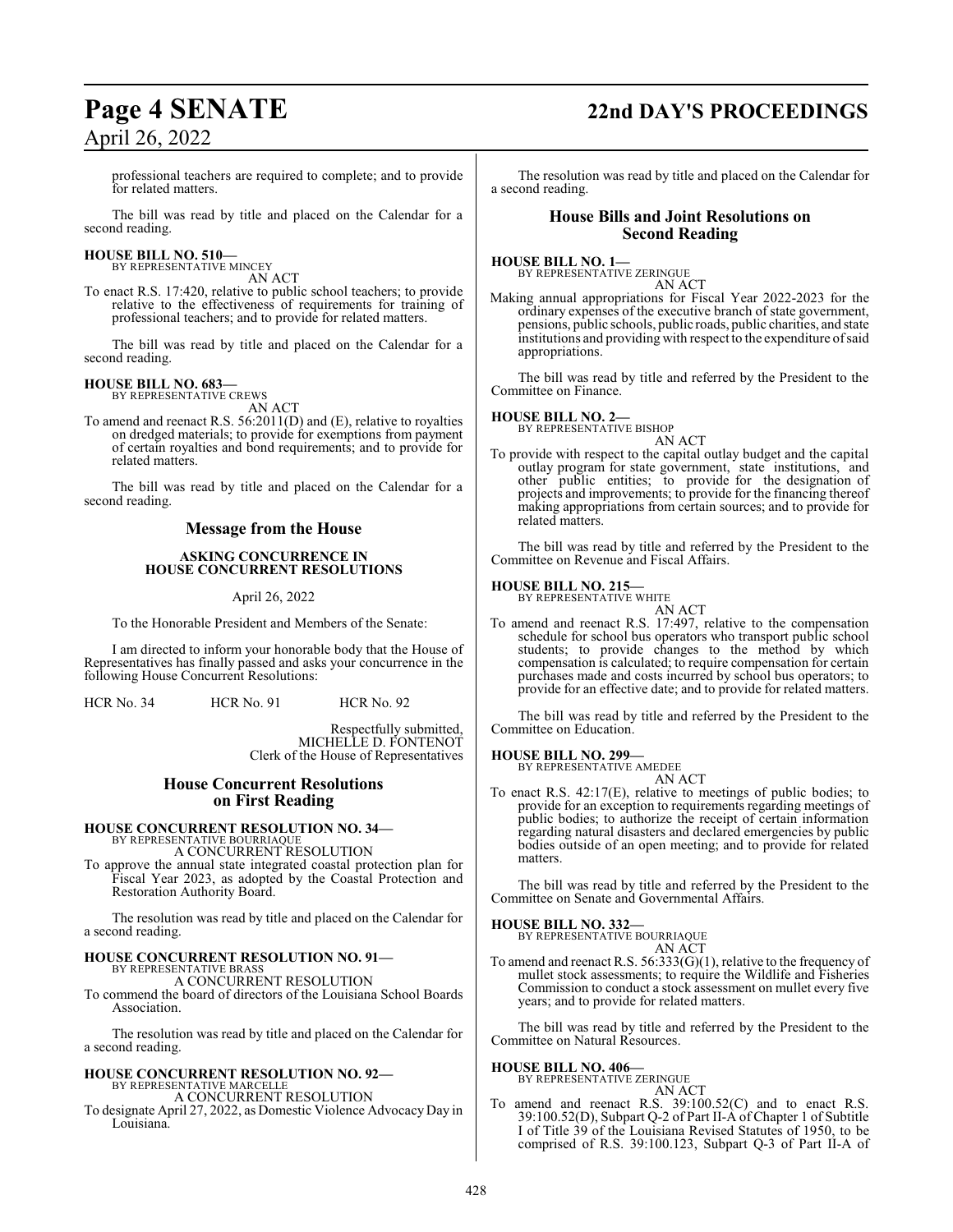# **22nd DAY'S PROCEEDINGS Page 5 SENATE**

Chapter 1 of Subtitle I of Title 39 of the Louisiana Revised Statutes of 1950, to be comprised of R.S. 39:100.124, Subpart Q-4 of Part II-A of Chapter 1 of Subtitle I of Title 39 of the Louisiana Revised Statutes of 1950, to be comprised of R.S. 39:100.125, Subpart S of Part II-A of Chapter 1 of Subtitle I of Title 39 of the Louisiana Revised Statutes of 1950, to be comprised of R.S. 39:100.146, Subpart V of Part II-A of Chapter 1 of Subtitle I of Title 39 of the Louisiana Revised Statutes of 1950, to be comprised of R.S. 39:100.171, and Subpart W of Part II-A of Chapter 1 of Subtitle I of Title 39 of the Louisiana Revised Statutes of 1950, to be comprised of R.S. 39:100.181, relative to certain treasury funds; to provide for the transfer, deposit, and use, as specified, of monies in certain treasury funds and accounts; to provide an effective date; and to provide for related matters.

The bill was read by title and referred by the President to the Committee on Finance.

#### **HOUSE BILL NO. 422—**

BY REPRESENTATIVE STEFANSKI AN ACT

To amend and reenact R.S.  $56:116.1(A)(6)$  and to enact R.S. 56:8(153) and 116.3(H), relative to the taking of deer by precharged pneumatic devices; to provide for definitions; to provide for methods of taking; to provide for requirements and restrictions; and to provide for related matters.

The bill was read by title and referred by the President to the Committee on Natural Resources.

#### **HOUSE BILL NO. 437—** BY REPRESENTATIVE ZERINGUE

AN ACT

To appropriate funds to defray the expenses of the Louisiana Judiciary, including the Supreme Court, Courts of Appeal, District Courts, Criminal District Court of Orleans Parish, and other courts; to provide for an effective date; and to provide for related matters.

The bill was read by title and referred by the President to the Committee on Finance.

#### **HOUSE BILL NO. 465—**

BY REPRESENTATIVE ZERINGUE AN ACT

To provide for the establishment and reestablishment of agency ancillary funds, to be specifically known as internal service funds, auxiliary accounts, or enterprise funds for certain state institutions, officials, and agencies; to provide for appropriation of funds for Fiscal Year 2022-2023; to provide for an effective date; and to regulate the administration of said funds.

The bill was read by title and referred by the President to the Committee on Finance.

#### **HOUSE BILL NO. 592—**

BY REPRESENTATIVE ZERINGUE AN ACT

To To appropriate funds and to make certain reductions from certain sources to be allocated to designated agencies and purposes in specific amounts for the making of supplemental appropriations and reductions for said agencies and purposes for Fiscal Year 2021-2022; to provide for an effective date; and to provide for related matters.

The bill was read by title and referred by the President to the Committee on Finance.

# **HOUSE BILL NO. 633—** BY REPRESENTATIVE ZERINGUE

AN ACT

To provide with respect to the Revenue Sharing Fund and the allocation and distribution thereof for Fiscal Year 2022-2023 and to provide for related matters.

# April 26, 2022

The bill was read by title and referred by the President to the Committee on Finance.

#### **HOUSE BILL NO. 755—**

BY REPRESENTATIVES SCHEXNAYDER AND ZERINGUE AN ACT

To amend and reenact R.S. 39:100.44.1(B)(4), (E), (H)(3), and (J), relative to the disbursement of monies received from the American Rescue Plan Act of 2021; to make changes to the Louisiana Loggers Relief Program; to provide for an effective date; and to provide for related matters.

The bill was read by title and referred by the President to the Committee on Finance.

**HOUSE BILL NO. 1011—** BY REPRESENTATIVE SCHEXNAYDER

AN ACT To appropriate funds for Fiscal Year 2022-2023 to defray the expenses ofthe Louisiana Legislature, including the expenses of the House of Representatives and the Senate, of legislative service agencies, and of the Louisiana State Law Institute; to provide for the salary, expenses, and allowances of members, officers, staff, and agencies of the Legislature; to provide with respect to the appropriations and allocations herein made; and to provide for related matters.

The bill was read by title and referred by the President to the Committee on Finance.

#### **House Concurrent Resolutions on Second Reading**

# **HOUSE CONCURRENT RESOLUTION NO. 8—** BY REPRESENTATIVE SCHEXNAYDER

A CONCURRENT RESOLUTION

To provide for a hospital stabilization formula pursuant to Article VII, Section 10.13 of the Constitution of Louisiana; to establish the level and basis of hospital assessments; to establish certain reimbursement enhancements for inpatient and outpatient hospital services; to establish certain criteria for the implementation of the formula; and to provide for related matters.

The resolution was read by title and referred by the President to the Committee on Finance.

#### **HOUSE CONCURRENT RESOLUTION NO. 82—**

BY REPRESENTATIVE WHEAT A CONCURRENT RESOLUTION

To commend the members of the United States Armed Forces for their service and to proclaim May 2022 as Military Appreciation Month.

The resolution was read by title. Senator McMath moved to concur in the House Concurrent Resolution.

#### **ROLL CALL**

The roll was called with the following result: YEAS

| Mr. President | Foil      | Morris  |
|---------------|-----------|---------|
| Abraham       | Harris    | Peacock |
| Allain        | Henry     | Pope    |
| Bernard       | Hensgens  | Price   |
| Boudreaux     | Hewitt    | Reese   |
| Bouie         | Lambert   | Smith   |
| Carter        | Luneau    | Stine   |
| Cathey        | McMath    | Talbot  |
| Cloud         | Milligan  | Tarver  |
| Connick       | Mills, F. | Ward    |
| Fesi          | Mills, R. | White   |
| Fields        | Mizell    | Womack  |
| Total - 36    |           |         |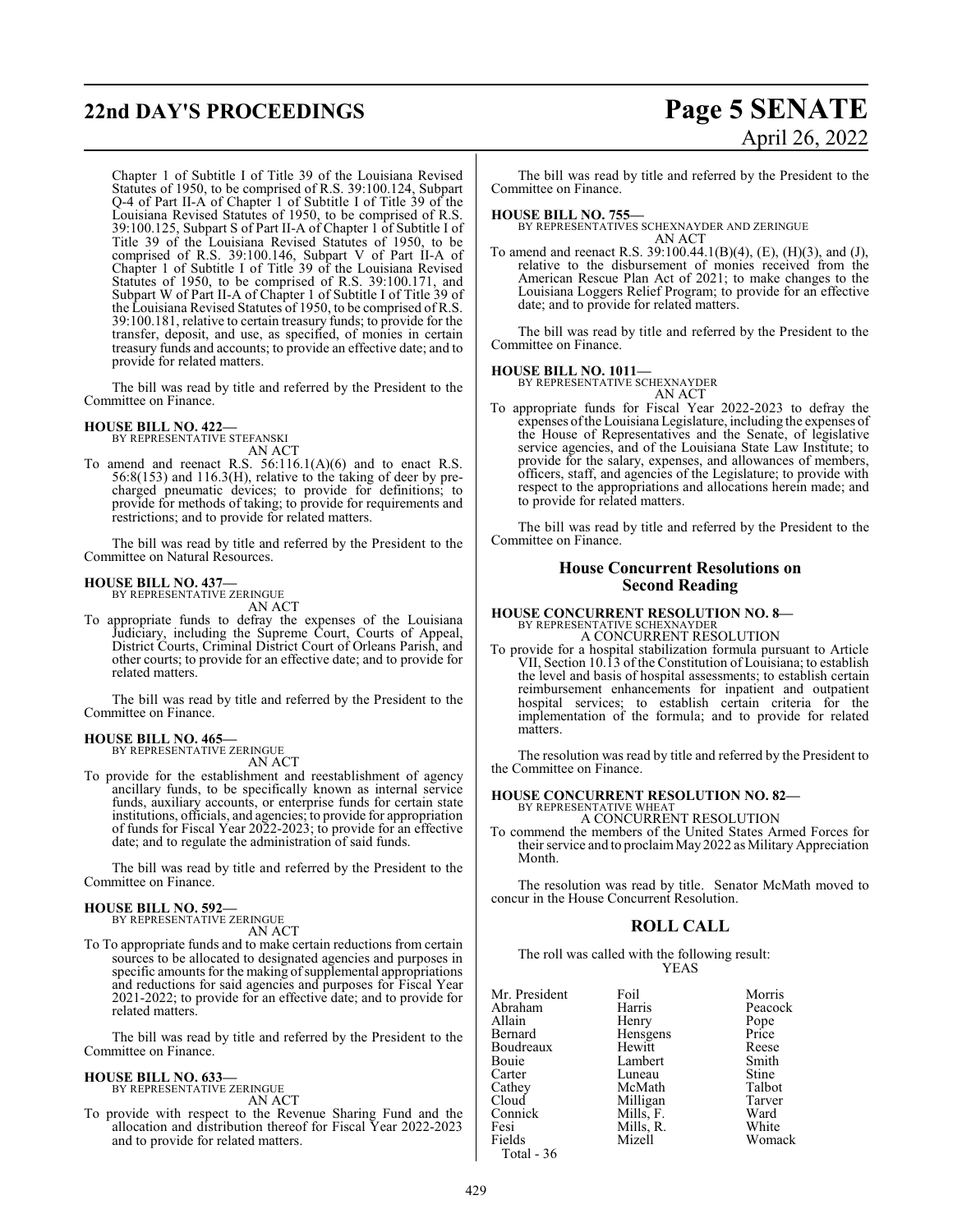#### NAYS

#### Total - 0

#### ABSENT

Barrow Jackson Total - 2

The Chair declared the Senate concurred in the House Concurrent Resolution and ordered it returned to the House.

#### **HOUSE CONCURRENT RESOLUTION NO. 86—**

BY REPRESENTATIVE DEVILLIER AND SENATOR CLOUD A CONCURRENT RESOLUTION

To commend the Basile High School Bearcats on winning the Louisiana High School Athletic Association 2022 Division III state wrestling championship.

The resolution was read by title. Senator Cloud moved to concur in the House Concurrent Resolution.

#### **ROLL CALL**

The roll was called with the following result:

#### YEAS

| Mr. President | Foil        | Peacock |
|---------------|-------------|---------|
| Abraham       | Harris      | Pope    |
| Allain        | Henry       | Price   |
| Bernard       | Hensgens    | Reese   |
| Boudreaux     | Hewitt      | Smith   |
| Bouie         | Lambert     | Stine   |
| Carter        | Luneau      | Talbot  |
| Cathey        | Milligan    | Tarver  |
| Cloud         | Mills, F.   | Ward    |
| Connick       | Mills, R.   | White   |
| Fesi          | Mizell      |         |
| Fields        | Morris      |         |
| Total - 34    |             |         |
|               | <b>NAYS</b> |         |
| Total - 0     | ABSENT      |         |

| Barrow    | McMath |
|-----------|--------|
| Jackson   | Womack |
| Total - 4 |        |

The Chair declared the Senate concurred in the House Concurrent Resolution and ordered it returned to the House.

#### **Reports of Committees**

The following reports of committees were received and read:

#### **REPORT OF COMMITTEE ON**

#### **AGRICULTURE, FORESTRY, AQUACULTURE, AND RURAL DEVELOPMENT**

Senator Stewart Cathey Jr., Chairman on behalf of the Committee on Agriculture, Forestry, Aquaculture, and Rural Development, submitted the following report:

April 26, 2022

To the President and Members of the Senate:

I am directed by your Committee on Agriculture, Forestry, Aquaculture, and Rural Development to submit the following report:

# **Page 6 SENATE 22nd DAY'S PROCEEDINGS**

#### **SENATE RESOLUTION NO. 57—**

BY SENATOR JACKSON A RESOLUTION

To urge and request local governing authorities and animal shelters of the state to adopt policies and programs prior to December 31, 2025, which provide alternatives to euthanizing healthy dogs and cats.

Reported with amendments.

**SENATE BILL NO. 437—** BY SENATOR ROBERT MILLS AND REPRESENTATIVES MCFARLAND AND SEABAUGH

AN ACT

To enact Part IV-B of Chapter 28 of Title 3 of the Louisiana Revised Statutes of 1950, to be comprised of R.S. 3:4341.1 through 3:4341.16, relative to forestry and agriculture; to authorize the creation of timber and agriculture transportation group selfinsurance funds; to provide with respect to group self-insurance funds; to provide for requirements; to provide for definitions; to provide with respect to the qualifications for membership; to provide for regulatory authority; to provide for excess or reinsurance insurance; to provide for the management of assets and investments; to provide for liabilities and the payment of claims; to provide for audits, examinations, and investigations; to provide for licensed insurance agents and brokers; to provide for insolvencies; to provide for civil actions for enforcement; to provide for reporting; to provide penalties for noncompliance; to provide for due process rights; to provide for dissolution; and to provide for related matters.

Reported with amendments.

Respectfully submitted, STEWART CATHEY JR. Chairman

#### **REPORT OF COMMITTEE ON**

#### **ENVIRONMENTAL QUALITY**

Senator Eddie J. Lambert, Chairman on behalf of the Committee on Environmental Quality, submitted the following report:

April 26, 2022

To the President and Members of the Senate:

I am directed by your Committee on Environmental Quality to submit the following report:

HOUSE CONCURRENT RESOLUTION NO. 24—<br>BY REPRESENTATIVES BISHOP, ADAMS, BAGLA, BAGLEY,<br>BEAULLIEU, BOURRIAQUE, BOYD, BRASS, BROWN, BRYANT,<br>BUTLER, CARRIER, ROBBY CARTER, WILFORD CARTER, CORMIER,<br>COUSSAN, COX, CREWS, DAVIS, DU

#### A CONCURRENT RESOLUTION

To urge and request the Department of Environmental Quality to report to the legislature regarding requirements for remediation of Capitol Lake.

Reported favorably.

**HOUSE BILL NO. 397—**

BY REPRESENTATIVE BISHOP

AN ACT To amend and reenact R.S.  $30:2531(C)(4)$  and  $2532(Section heading)$ and (A)(5), R.S. 32:412(A)(1), (2), (5), and (6), and (B)(1), (2), and  $(7)(e)(i)(ce)$  and  $(ee)$  and  $(ii)(ce)$  and  $(ee)$ , R.S. 47:463.43(Section heading), (A), and (D), and R.S.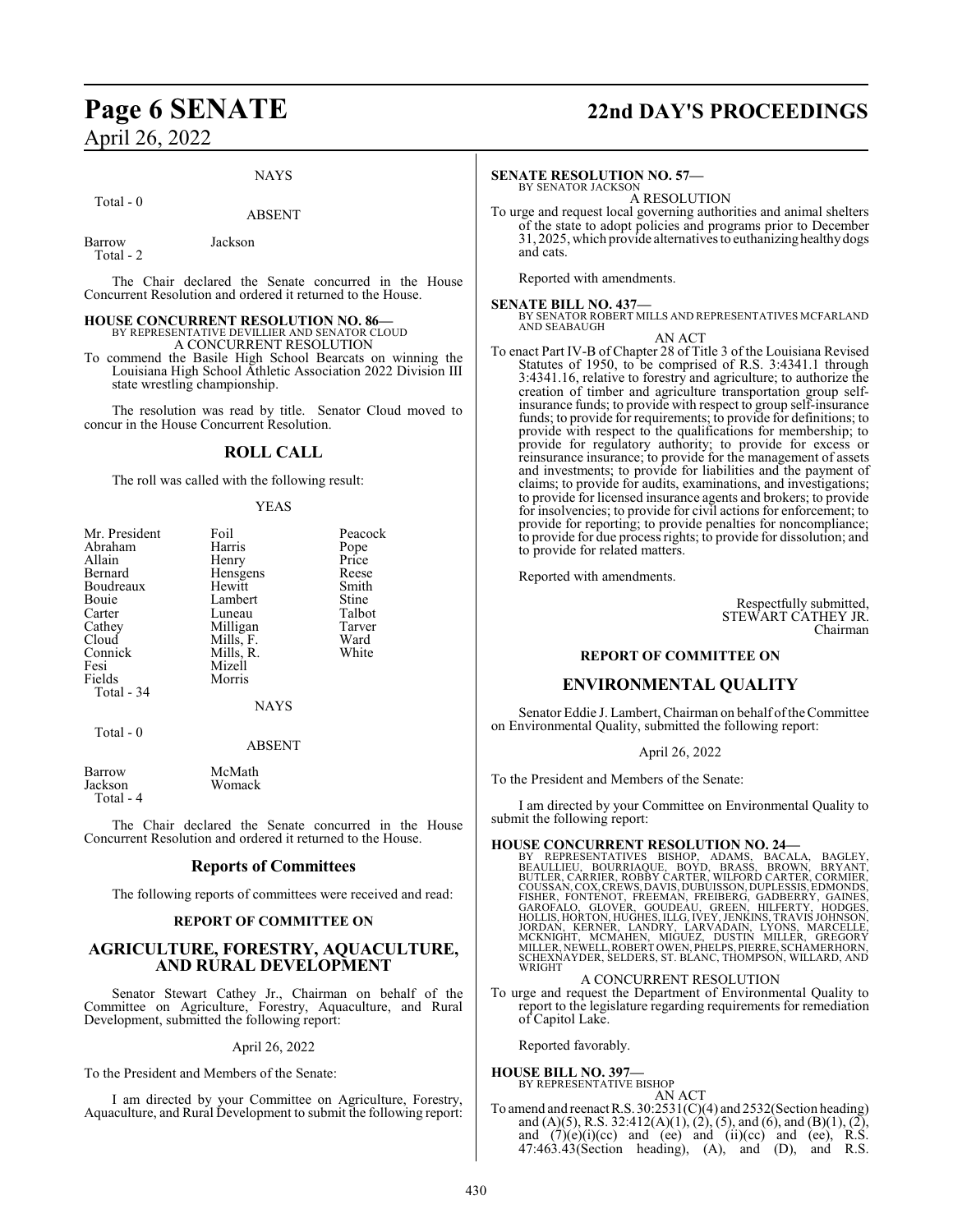# **22nd DAY'S PROCEEDINGS Page 7 SENATE**

# April 26, 2022

56:10(B)(15), to enact R.S. 56:10(B)(17), and to repeal R.S.  $30:25\overline{32(B)}$ , relative to funding for environmental education and litter abatement; to separate the litter abatement and education account into an account for litter abatement and an account for environmental education; to redirect existing fines, fees, and donations dedicated for these purposes into the separate accounts; and to provide for related matters.

Reported favorably.

## **HOUSE BILL NO. 632—**

BY REPRESENTATIVE MCFARLAND AN ACT

To enact R.S. 30:2004(19) and R.S. 47:301(31) and 818.2(74), relative to small refineries; to provide definitions applicable to the La. Environmental Quality Act; and to provide for related matters.

Reported favorably.

#### **HOUSE BILL NO. 749—**

BY REPRESENTATIVE BISHOP AN ACT

To amend and reenact the heading of Subpart B-1 of Part III of Chapter I of Title 17 of the Louisiana Revised Statutes of 1950, R.S. 17:200, 203(7) and 205(Section heading) and (A) and to enact R.S. 17:215(E) and Chapter 17-A of Title 49 of the Revised Statutes of 1950, to be comprised of R.S. 49:1131 through 1143 and to repeal R.S. 17:203(3) through (6), 204,  $205(\overline{C})$ , and  $206$  through 214, relative to litter abatement responsibilities and programs; to remove litter reduction and litter awareness functions from the Department of Education and place them within the Department of Culture, Recreation and Tourism; to provide for the litter abatement grant program; and to provide for related matters.

Reported favorably.

#### **HOUSE BILL NO. 750—** BY REPRESENTATIVE BISHOP

AN ACT

To amend and reenact R.S. 30:2531(C), 2531.3(G), 2531.5(B) and (D), and  $2532(A)$  and R.S. 56:32.1(A) and (B), relative to fines and court costs for littering violations; to provide for the prosecution of civil littering violations cited by the Department of Wildlife and Fisheries; to specify civil procedure for simple and commercial littering violations; to provide for special court costs for littering violations; to provide for the distribution of littering fines and special court costs; to authorize civil actions and adjudicatory hearings for littering violations prosecuted by the Department of Wildlife and Fisheries; and to provide for related matters.

Reported favorably.

Respectfully submitted, EDDIE J. LAMBERT Chairman

#### **REPORT OF COMMITTEE ON**

#### **JUDICIARY A**

Senator Barrow Peacock, Chairman on behalf of the Committee on Judiciary A, submitted the following report:

April 26, 2022

To the President and Members of the Senate:

I am directed by your Committee on Judiciary A to submit the following report:

#### **SENATE BILL NO. 342—**

BY SENATOR JACKSON

AN ACT To enact R.S. 1:15.1, relative to abortion; to provide for the interpretation of multiple abortion statutes; to provide for the independent construction of each separate enactment of law related to abortion; to provide for the severability; to restrict certain ordinances enacted by local governing authorities; to provide for definitions; and to provide for related matters.

Reported with amendments.

**SENATE BILL NO. 426—** BY SENATOR MCMATH

AN ACT

To enact Subpart K of Part VIII of Chapter 1 of Title 51 of the Louisiana Revised Statutes of 1950, to be comprised of R.S. 51:470.1 through 470.6, relative to a property right of identity; to provide for definitions; to provide for prohibitions; to provide for termination of the right of identity; to provide for protection from misappropriation; to provide for a cause of action; to provide for a prescriptive period; to provide for remedies; to provide for penalties; to provide for exceptions; to provide for applicability; and to provide for related matters.

Reported with amendments.

Respectfully submitted, BARROW PEACOCK Chairman

#### **REPORT OF COMMITTEE ON**

#### **JUDICIARY B**

Senator GaryL. Smith Jr., Chairman on behalf ofthe Committee on Judiciary B, submitted the following report:

April 26, 2022

To the President and Members of the Senate:

I am directed by your Committee on Judiciary B to submit the following report:

# **SENATE BILL NO. 272—** BY SENATOR CORTEZ

AN ACT

To amend and reenact R.S. 4:214(G) and (L), relative to horse racing; to provide for pari-mutuel wagering; to provide regarding offtrack wagering facilities; to provide regarding restrictions and prohibitions; and to provide for related matters.

Reported with amendments.

**SENATE BILL NO. 290—** BY SENATOR CORTEZ

AN ACT

To amend and reenact the introductory paragraph of R.S. 27:27.1(C) and (1), (3), and (8), (D)(1), (3), and (4), (E), (F), (J), the introductory paragraph of (L), and (M), 627, and 628(B) and to enact R.S. 27:603.1, relative to sports wagering; to specifically include operators and electronic wagering in compulsive and problem gambling programs; to add certain parties to the exception from liability for certain disclosure of information; to provide for general powers and duties of state police; to allow the division of a licensee's promotional play credit between platforms; to provide a method of proportionate distribution of revenue dedicated to local government; and to provide for related matters.

Reported with amendments.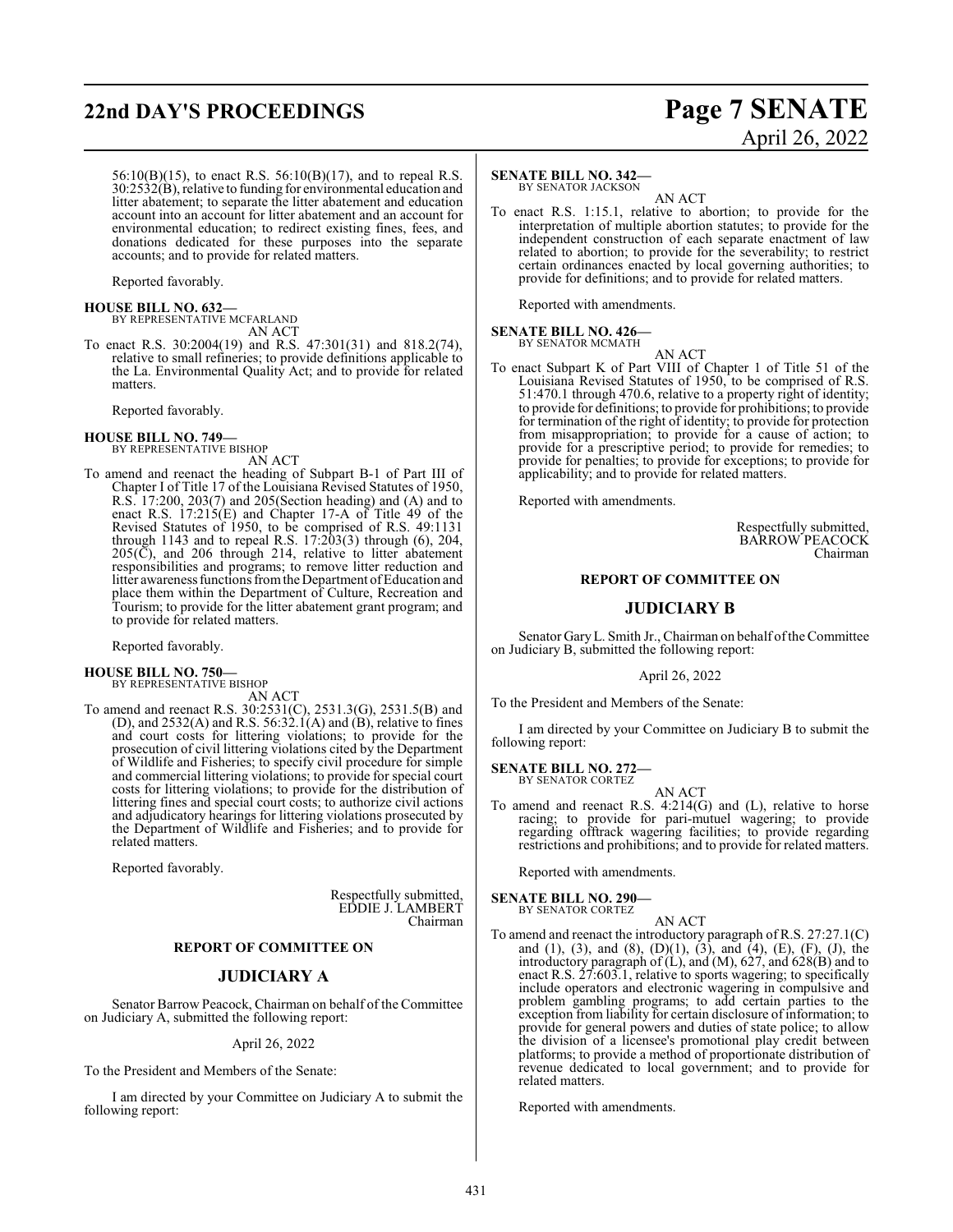#### **SENATE BILL NO. 314—** BY SENATOR CORTEZ

AN ACT

To amend and reenact R.S. 4:213(2), 214(A)(4), (K)(1), (2) and (3), and (L),  $216(E)(1)$ ,  $217(E)$ , and  $228(A)$ , (C) and (G), relative to historic horse racing; to provide for offtrack wagering facilities; to provide for commissions on wagers; to provide for purse supplements; to provide for prohibitions; to provide for definitions; and to provide for related matters.

Reported with amendments.

#### **SENATE BILL NO. 323—** BY SENATOR CLOUD

AN ACT

To enact R.S. 15:903.1, relative to juveniles; to provide for the placement of juveniles in the custody of the office of juvenile justice; to provide for juvenile facilities; to provide for a tiered system of secured juvenile facilities; to provide for rulemaking; to provide for terms, conditions, procedures, and requirements; and to provide for related matters.

Reported with amendments.

#### **SENATE BILL NO. 344—** BY SENATOR HENSGENS

AN ACT

To amend and reenact R.S. 27:601(B), relative to sports wagering; to provide regarding definitions, enforcement, licenses and permits, and wagering; to provide regarding requirements and regulations; to provide regarding revenue allocation; and to provide for related matters.

Reported with amendments.

# **SENATE BILL NO. 417—** BY SENATOR CATHEY

AN ACT

To amend and reenact R.S. 26:83 and 308(E) and to enact R.S. 26:308(D)(6) and (7), relative to alcoholic beverages; to provide for interposed persons; to provide for alcoholic beverage delivery agreements, requirements, and limitations; and to provide for related matters.

Reported with amendments.

#### **SENATE BILL NO. 418—** BY SENATOR CATHEY

AN ACT

To amend and reenact Children's Code Art. 804(1), relative to juvenile court jurisdiction; to amend the definition of "child" for purposes of delinquency proceedings; and to provide for related matters.

Reported favorably.

#### **SENATE BILL NO. 450—** BY SENATOR STINE

AN ACT

To amend and reenact R.S. 26:271.1(A), relative to microbreweries; to provide for retail sales on or off premises; to provide for transfers; to provide for conditions; and to provide for related matters.

Reported favorably.

Respectfully submitted, GARY L. SMITH JR. Chairman

# **Page 8 SENATE 22nd DAY'S PROCEEDINGS**

#### **REPORT OF COMMITTEE ON**

### **JUDICIARY C**

Senator Franklin J. Foil, Chairman on behalf of the Committee on Judiciary C, submitted the following report:

April 26, 2022

To the President and Members of the Senate:

I am directed by your Committee on Judiciary C to submit the following report:

#### **SENATE BILL NO. 273—**

BY SENATOR FOIL AN ACT

To enact R.S. 15:574.4(K), relative to parole; to provide eligibility for parole consideration for offenders serving a life sentence for offenses committed on or before July 2, 1973, to which the offender pled guilty; and to provide for related matters.

Reported favorably.

Respectfully submitted, FRANKLIN J. FOIL Chairman

#### **Senate Bills and Joint Resolutions on Second Reading Reported by Committees**

#### **SENATE BILL NO. 47—** BY SENATOR FIELDS

AN ACT

To amend and reenact R.S. 17:24.8(A) and 3995(F) relative to elementary education; to require each city, parish, and other public school board to offer full-dayprekindergarten instruction; and to provide for related matters.

Reported with amendments by the Committee on Education.

#### **SENATE COMMITTEE AMENDMENTS**

Amendments proposed by Senate Committee on Education to Original Senate Bill No. 47 by Senator Fields

#### AMENDMENT NO. 1

On page 1, line 2, after "R.S. 17:24.8(A) and" delete the remainder of the line and insert the following: "to enact R.S. 17:24.8(D), relative to prekindergarten instruction; to"

#### AMENDMENT NO. 2

On page 1, line 3, between "to" and "full-day" change "offer" to "work to implement a mixed provider delivery model for"

#### AMENDMENT NO. 3

On page 1, delete line 6, and insert the following:

"Section 1. R.S. 17:24.8(A) is hereby amended and reenacted and R.S. 17:24.8(D) is hereby enacted to read"

#### AMENDMENT NO. 4

On page 1, delete lines 9 through 17, and insert the following: "A. Each city, parish, or other local public school board may develop and offer prekindergarten instruction. The youngest age at which a child may enter prekindergarten provided for by this Subsection shall be two years younger than the age required for that child to enter first grade as provided by R.S. 17:222(A) **four years old by September thirtieth of the year in which the child enrolls in prekindergarten**.

\* \* \* **D.(1) Beginning with the 2023-2024 school year, each city, parish, or other local public school board shall work to implement a mixed provider delivery model for full-day, year-**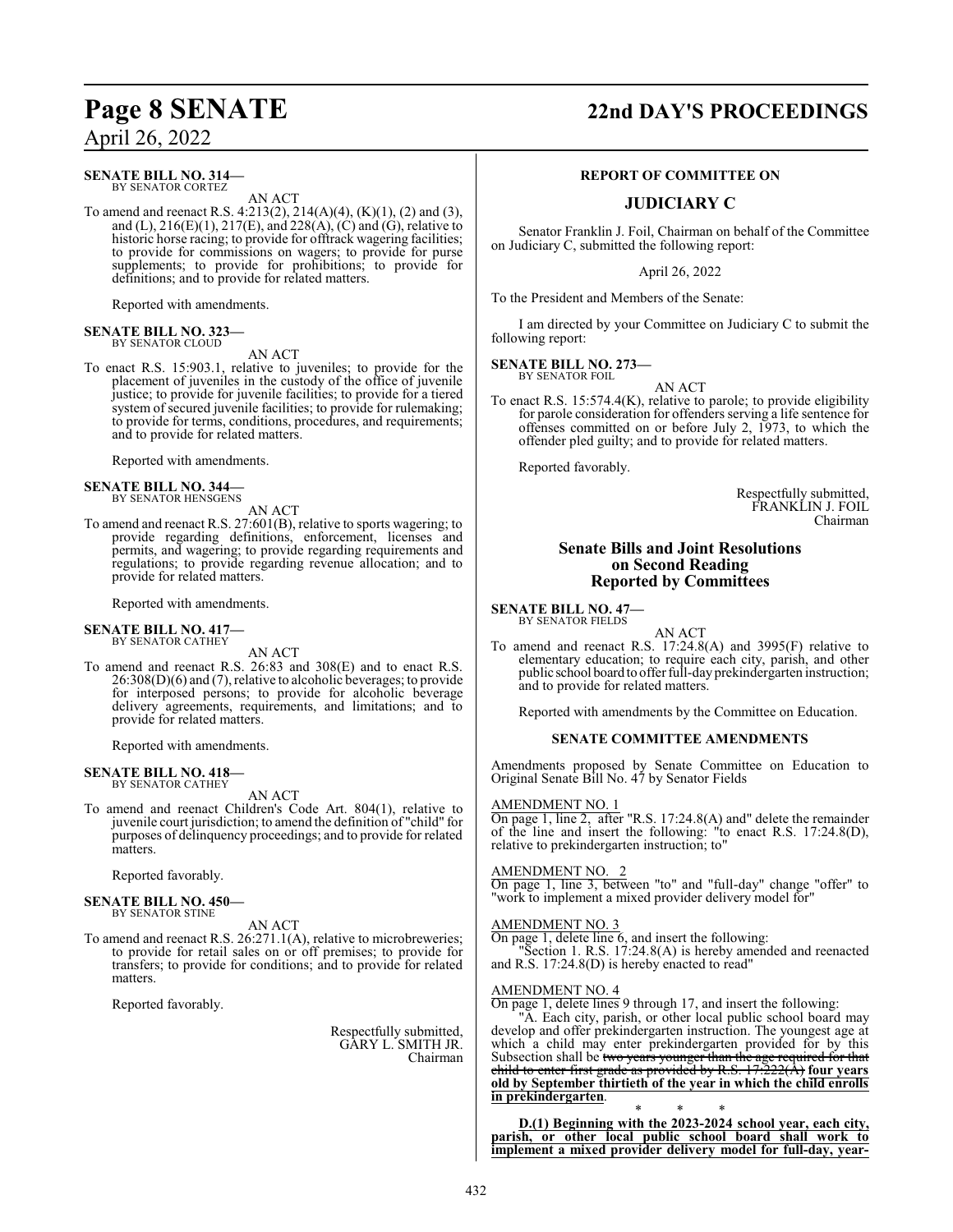# **22nd DAY'S PROCEEDINGS Page 9 SENATE**

# April 26, 2022

**round, high-quality prekindergarten instruction to each child residing within the boundaries of the school district who is eligible for a prekindergarten program pursuant to Subsection A of this Section.**

**(2) As used in this Paragraph, the following words shall have the following meanings:**

**(a) "Full-day" means at least eight hours;**

**(b) "Mixed provider delivery model" means a program between the school board and or both of the following:**

**(i) Quality-rated child care providers, as defined by the State Board of Elementary and Secondary Education, operating and overseeing programs on school property, pursuant to an agreement with a city, parish, or other local public school board.**

**(ii) Quality-rated child care providers, as defined by the State Board of Elementary and Secondary Education, operating and overseeing private child care within the boundaries of the school district with at least one infant and one toddler classroom and offering prekindergarten seats in their private program, pursuant to an agreement with a city, parish, or other local public school board.**

**(c) "Year-round" means for a full calendar year, excluding weekends and holidays, or approximately 260 days a year.**

**(3) The city, parish, or other local public school board shall ensure that the implementation of a mixed provider delivery model for prekindergarten instruction as described in this Subsection does not disrupt the stability of infant and toddler child care in their community and that the new seats created through the mixed provider delivery model are distributed equitably among quality-rated child care providers.**

**(4) The city, parish, or other local school board shall work to ensure that:**

**(a) The parent of each child provided a seat through the mixed provider delivery model are allowed to choose the setting in which their child is enrolled, subject to the availability of seats in a particular setting.**

**(b) The costs charged for a seat in the mixed provider delivery model are offered:**

**(i) At no costs to an eligible child who is economically disadvantaged, as defined in rule by the State Board of Elementary and Secondary Education.**

**(ii) On a sliding scale, that is set in the agreement between the provider and the school district, to an eligible child who is not economically disadvantaged. The copayment required of a parent, guardian, or caretaker shall not exceed the difference between the rate paid by the school district and the cost necessary for the eligible provider to offer the prekindergarten programming to each child.**

**(iii) In addition to the costs for a seat, each student may be charged additional fees for meals or before- and after-care.**

**(5) The city, parish, or other local school board shall work with community networks or other designated local networks to engage in outreach to the parents and legal guardians of each eligible child to make them aware of any available seats in their community with priority focus on areas of high numbers of individuals qualifying for the Child and Adult Care Food Program.**

**(6) Beginning in 2023-2024, each city, parish, or other local public school board shall annually provide a report to the state Department of Education on:**

**(a) The number of three- and four-year-old children served through each prekindergarten program, including the seats provided through the mixed provider delivery model, in the same manner that they report enrollment numbers for students in kindergarten.**

**(b) The distribution of seats among each school and quality rated child care provider.**

**(c) Input from at least the majority of providers in the Community Network, including how the distribution of seats has impacted the stability of infant and toddler care.**

**(7) Beginning in 2024-2025, the state Department of Education shall annually provide a report to the Senate and House Committees on Education on:**

**(a) The number of children served in prekindergarten programs, in total, by type, and by provider.**

**(b) The approximate number of three- and four-year-old children in the state and by school system who are not being served by a prekindergarten program.**

**(c) Any recommendations for increasing seats andimproving the provision of prekindergarten instruction and early childhood** care.

#### AMENDMENT NO. 5

On page 2, delete lines 1 through 12

On motion of Senator Fields, the committee amendment was adopted. The amended bill was read by title, ordered engrossed and passed to a third reading.

#### **SENATE BILL NO. 50—**

BY SENATOR HEWITT AN ACT

To enact R.S. 17:4035.2, relative to public school choice in certain high school programs; to provide for high school programs of choice; to provide for eligibility criteria for students and high schools; to provide for restrictions; to provide relative to the responsibilities of public school systems; and to provide for related matters.

Reported favorably by the Committee on Education. The bill was read by title, ordered engrossed and passed to a third reading.

#### **SENATE BILL NO. 76—**

BY SENATOR FIELDS

AN ACT To amend and reenact R.S.  $17:3351(A)(5)(a)$  and to enact R.S. 17:3351.1(D), 3351.3(E), 3351.7(E), 3351.8(E), 3351.9(D), 3351.10(D), 3351.12(D), 3351.18(D), 3351.19(E), 3351.20(G), and 3351.21, relative to fees charged to students at public postsecondaryeducation institutions; to exempt certain graduate students from the payment of such fees; to require each public postsecondary education management board to adopt a policy providing for such exemptions; and to provide for related matters.

Reported with amendments by the Committee on Education.

#### **SENATE COMMITTEE AMENDMENTS**

Amendments proposed by Senate Committee on Education to Original Senate Bill No. 76 by Senator Fields

#### AMENDMENT NO. 1

On page 5, line 2, after "Section 2.", delete the remainder of the line, delete lines 3-6, and insert the following: "This Act shall become effective on August 1, 2024; if vetoed by the governor and subsequently approved by the legislature, this Act shall become effective on the day following such approval by the legislature or August 1, 2024, whichever is later."

On motion of Senator Fields, the committee amendment was adopted. The amended bill was read by title, ordered engrossed and recommitted to the Committee on Revenue and Fiscal Affairs.

#### **SENATE BILL NO. 81—**

BY SENATOR WHITE AN ACT

To repeal R.S. 17:5067(B)(7), relative to the Taylor Opportunity Program for Students information reporting system; to repeal requirement for the reporting system to include demographic information of award recipients; and to provide for related matters.

Reported with amendments by the Committee on Education.

#### **SENATE COMMITTEE AMENDMENTS**

Amendments proposed by Senate Committee on Education to Original Senate Bill No. 81 by Senator White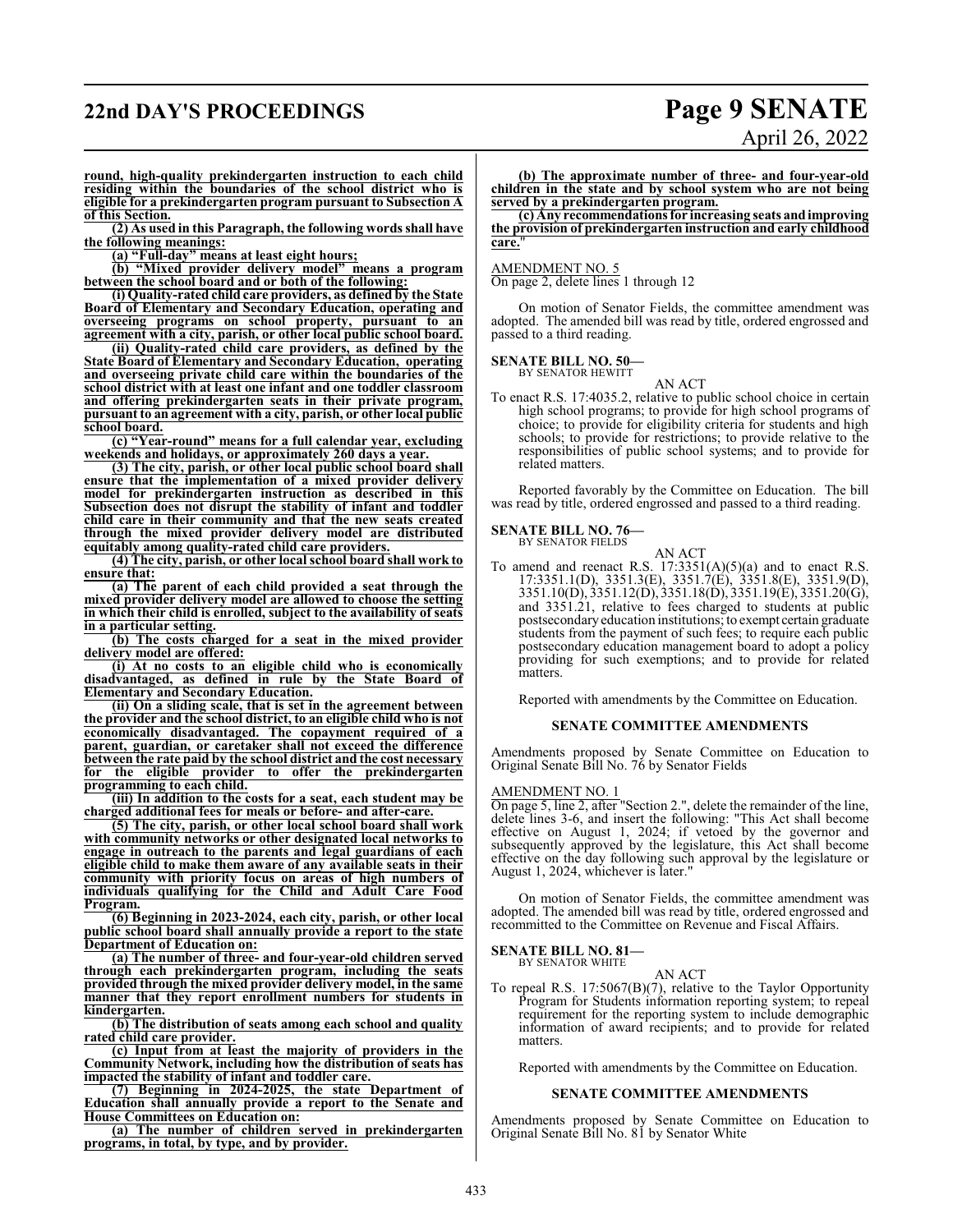# **Page 10 SENATE 22nd DAY'S PROCEEDINGS**

AMENDMENT NO. 1

On page 1, line 2, change "To repeal" to "To amend and reenact"

#### AMENDMENT NO. 2

On page 1, line 3, after "system;" delete the remainder of the line and line 4, and insert the following: "to remove the requirement for the reporting system to include household income information of award recipients; and to provide for related"

#### AMENDMENT NO. 3

On page 1, at the end of line 7, delete "hereby repealed" and insert the following: "hereby amended and reenacted to read as follows:

§5067. Program information reporting system; implementation; requirements; applicability; participation by eligible institutions and others

\* \* \* B. The Taylor Opportunity Program for Students information reporting system shall include but not be limited to the following:

\* \* \* (7) Demographic information of program award recipients, including but not limited to race, **and** gender, and parents' household income.

\* \* \*"

On motion of Senator Fields, the committee amendment was adopted. The amended bill was read by title, ordered engrossed and passed to a third reading.

#### **SENATE BILL NO. 92—** BY SENATOR CATHEY

AN ACT

To amend and reenact R.S. 23:368(A) through (D), the introductory paragraph of  $(E)(1)$ , the introductory paragraph of  $(E)(2)$ , and  $(E)(\overline{2})(\overline{b})$  and (c) and to enact R.S. 23:302(9), relative to prohibited discrimination in employment; to prohibit discrimination in employment based on medical information or history; to provide relative to the collection of medical data; to provide relative to exemptions; to provide relative to definitions; and to provide for related matters.

Reported favorably by the Committee on Labor and Industrial Relations. The bill was read by title, ordered engrossed and passed to a third reading.

#### **SENATE BILL NO. 131—** BY SENATOR MIZELL

AN ACT

To enact R.S. 17:3383, relative to postsecondary education; to require the Board of Regents and each public postsecondary education management board to adopt policies regarding use of certain computers and computer services; to block access to certain content; to provide exceptions; and to provide for related matters.

Reported with amendments by the Committee on Education.

#### **SENATE COMMITTEE AMENDMENTS**

Amendments proposed by Senate Committee on Education to Original Senate Bill No. 131 by Senator Mizell

AMENDMENT NO. 1

On page 1, at the end of line 4 and the beginning of line 5, delete "to block access to certain content;"

AMENDMENT NO. 2

On page 2, on line 11, after "**purposes.**" delete the remainder of the line and delete lines 12-21.

AMENDMENT NO. 3 On page 2, line 22, change "**C.**" to "**B.**"

AMENDMENT NO. 4 On page 2, line 28, change "**D.**" to "**C.**"

On motion of Senator Fields, the committee amendment was adopted. The amended bill was read by title, ordered engrossed and passed to a third reading.

#### **SENATE BILL NO. 190—**

BY SENATOR HEWITT

AN ACT To enact Subpart A-3 of Part III of Chapter 1 of Title 17 of the Louisiana Revised Statutes of 1950, to be comprised of R.S. 17:187.1 through 187.7, and R.S.  $36:651(F)(7)$ , relative to computer science education; to provide for legislative findings and intent; to provide for the development of a statewide computer science education program; to create the Computer Science Education Advisory Commission; to provide for its membership, compensation, and duties; to provide for a grant program; to provide for a computer science education clearinghouse; and to provide for related matters.

Reported with amendments by the Committee on Finance.

#### **SENATE COMMITTEE AMENDMENTS**

Amendments proposed by Senate Committee on Finance to Engrossed Senate Bill No. 190 by Senator Hewitt

AMENDMENT NO. 1 On page 1, line 3, delete "187.7" and insert "187.5"

AMENDMENT NO. 2

On page 1, line 7, after "duties;", delete the remainder of the line

AMENDMENT NO. 3 On page 1, line 8, delete "for a computer science education clearinghouse;"

AMENDMENT NO. 4 On page 1, line 11, delete "187.7" and insert "187.5"

AMENDMENT NO. 5

On page 6, at the end of line 28, insert the following: "**Upon its approval, the State Board of Elementary and Secondary Education shall submit the action plan to the Legislature for its review.**"

AMENDMENT NO. 6 On page 6, delete line 29

AMENDMENT NO. 7

On page 7, delete lines 1 though 20

AMENDMENT NO. 8 On page 7, line 21, delete "**§187.7**" and insert "**§187.5**"

On motion of Senator White, the committee amendment was adopted. The amended bill was read by title, ordered reengrossed and passed to a third reading.

#### **SENATE BILL NO. 203—** BY SENATOR HEWITT

AN ACT

To enact Chapter 43-C of Title 17 of the Louisiana Revised Statutes of 1950, to be comprised of R.S. 17:4037.1 through 4037.8, relative to elementary and secondary education; to create and provide for the administration of a program to provide state funding for the education of students who are below grade level in reading and not enrolled in public school; to provide for responsibilities; to provide definitions; to provide relative to program funds; to provide relative to the eligibility of students, schools, and service providers; to require annual testing of participating students; to require certain annual reports; and to provide for related matters.

Reported with amendments by the Committee on Education.

#### **SENATE COMMITTEE AMENDMENTS**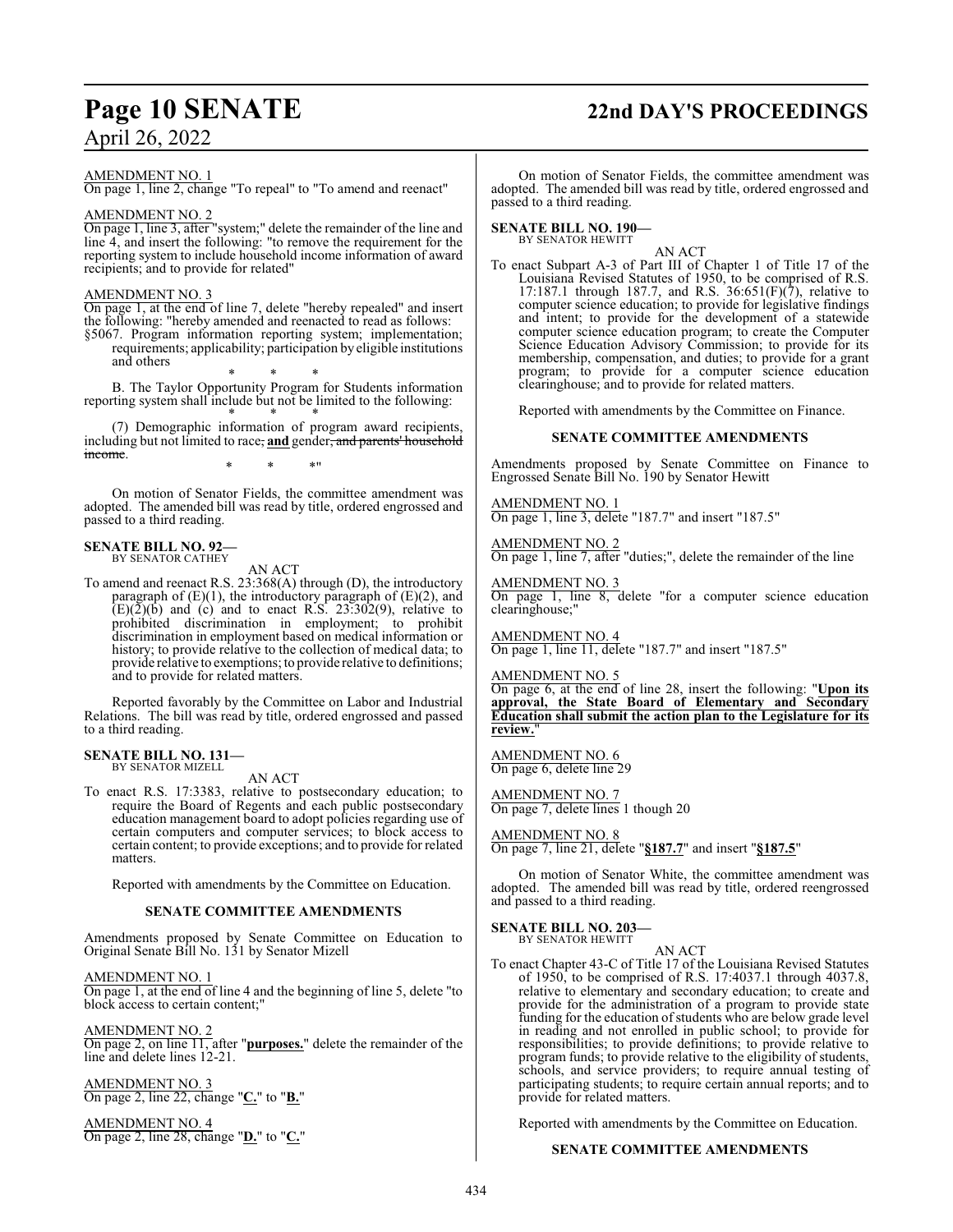# **22nd DAY'S PROCEEDINGS Page 11 SENATE**

# April 26, 2022

Amendments proposed by Senate Committee on Education to Original Senate Bill No. 203 by Senator Hewitt

#### AMENDMENT NO. 1

On page 1, line 2, after "To'" and before "enact" insert "amend and reenact R.S.  $17:236(A)$  and to"

#### AMENDMENT NO. 2

On page 1, line 11, after "Section 1." insert "R.S. 17:236(A) is hereby amended and reenacted and"

#### AMENDMENT NO. 3

On page 1, between lines 12 and 13, insert the following:

"§236. Definition of a school

A. For the purposes of this Chapter, a school is defined as an institution for the teaching of children, consisting of an adequate physical plant, whether owned or leased, instructional staff members, and students. For such an institution to be classified as a school, within the meaning of this Chapter, instructional staff members shall meet the following requirements: if a public day school or a nonpublic school which receives local, state, or federal funds or support, directly or indirectly, they shall be certified in accordance with rules established by the State Board of Elementary and Secondary Education; if a nonpublic school which receives no local, state, or federal funds or support, directly or indirectly, they shall meet such requirements as may be prescribed by the school or the church. In addition, except as otherwise provided in Subsection B of this Section, any such institution, to be classified as a school, shall operate a minimum session of not less than one hundred eighty days. Solely for purposes of compulsory attendance in a nonpublic school, a child who participates in a home study program approved by the State Board of Elementary and Secondary Education shall be considered in attendance at a day school; a home study program shall be approved if it offers a sustained curriculum of a quality at least equal to that offered by public schools at the same grade level. **Solely for purposes of compulsory attendance in a nonpublic school, a child shall be considered in attendance at a day school if the child is eligible to participate in the Reading Education Savings Account Program pursuant to R.S. 17:4037.4 and the child's parent has signed an agreement pursuant to R.S. 17:4037.4(A)(3).**

\* \* \*"

AMENDMENT NO. 4

On page 2, delete lines 19 and 20, and insert the following: "**(b) Instructional or tutoring services.**"

#### AMENDMENT NO. 5

On page 2, delete lines 25 and 26, on line 27, change "**(11)**' to "**(10)**", and on page 3, line 1, change "**(12)**" to "**(11)**"

#### AMENDMENT NO. 6

On page 3, delete line 7, and insert the following:

"**B. The department shall administer the program, and shall be authorized to withhold up to five percent of funds allocated to each account annually for the purposes of program administration.**

#### **C. The state board**"

#### AMENDMENT NO. 7

On page 3, line 18, change "**nonprofit organization**" to "**vendor**"

#### AMENDMENT NO. 8

On page 3, between lines 19 and 20, insert the following:

"**(c) Contract with a vendor to manage the payment system provided for in R.S. 17:4073.3(A)(2).**

**(d) Provide parents or legal guardians of eligible students printed or online resources and materials regarding the importance of reading and how to support their child in learning to read.**"

**(4) Enrollment of participating students no later than the 2023-2024 school year.**"

#### AMENDMENT NO. 9

On page 3, at the end of line 25, insert the following: "**The amount allocated to an account shall be appropriately prorated if a student transfers into the program after the beginning of a school year.**"

#### AMENDMENT NO. 10

On page 3, delete lines 28 and 29, and insert the following: "**house transfer, or another method.**"

#### AMENDMENT NO. 11

On page 4, delete lines 12 through 14, and lines 16 through 18, and before line 19, insert the following: "**A. student is initially eligible for an account if he is currently enrolled in or completed, during the prior school year, the second or third grade at a Louisiana** public school and meets all of the following:

#### AMENDMENT NO. 12

On page 4, line 20, change "**current school year**" to "**second or third grade**"

#### AMENDMENT NO. 13

On page 4, at the end of line 21, before the period "**.**" insert the following: "**, and has been tested for a learning disability and the results have been provided to the parent of the student and to the school in which the student is enrolled**"

#### AMENDMENT NO. 14

On page 5, between lines 2 and 3, insert the following:

"**(iv) To acknowledge receipt of and utilize any and all online resources provided by the department to support their child's progress in reading.**"

#### AMENDMENT NO. 15

On page 5, line 3, change "**(iv)**" to "**(v)**"

#### AMENDMENT NO. 16

On page 5, at the end of line 5, insert the following: "**However, the parent of a participating student shall ensure the student is complying with the attendance requirements of the participating school or service provider. Each participating student who fails to comply with such attendance requirements shall be reported to the state director of child welfare and attendance by the participating school or service provider and shall be subject to the provisions of R.S. 17:233.**"

#### AMENDMENT NO. 17

On page 5, line 9, between "**in**" and "**the**" insert "**any education savings account program provided in this Title and**"

#### AMENDMENT NO. 18

On page 5, between lines 27 and 28, insert the following:

"**D. If the department finds that a participating school or service provider has failed to maintain continuing eligibility criteria or has demonstrated gross or a persistent lack of academic competence, the department shall restrict the school's ability to serve additional students and may be terminated from the program. Such action shall be reported to the state board within three business days.**"

#### AMENDMENT NO. 19

On page 7, line 21, before the period "**.**" insert the following: "**, including the performance in reading as compared to state and national norms provided for the test.**"

#### AMENDMENT NO. 20

On page 7, between lines 24 and 25, insert the following:

"**(7) The results of a parental satisfaction survey.**

**(8) The amount withheld by the department for administration of the program, including the amount retained by the department, the amount paid to vendors for the administration of the program and the amount paid to vendors for managing the payment system.**"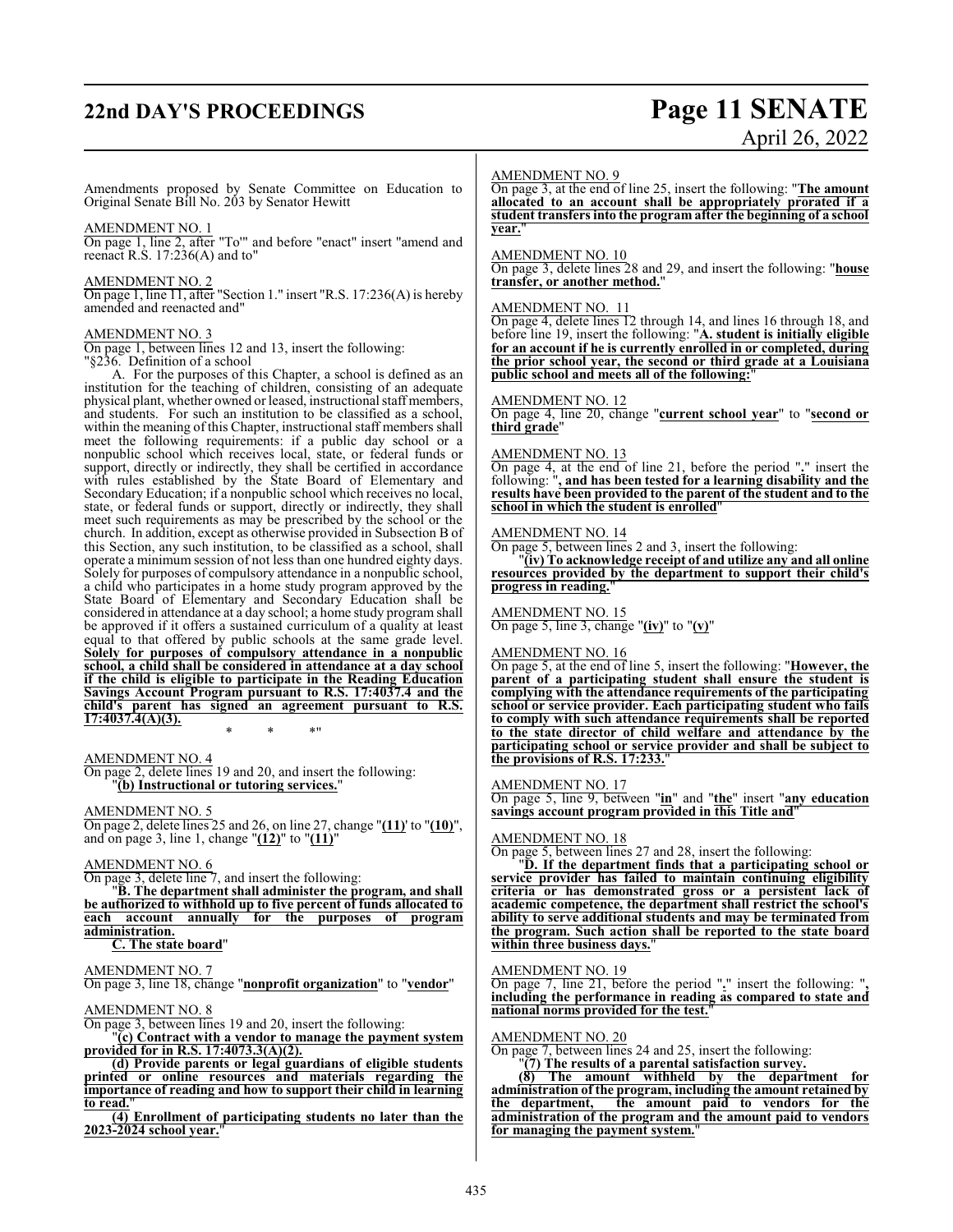# **Page 12 SENATE 22nd DAY'S PROCEEDINGS**

## April 26, 2022

On motion of Senator Fields, the committee amendment was adopted. The amended bill was read by title, ordered engrossed and recommitted to the Committee on Finance.

#### **SENATE BILL NO. 254—** BY SENATOR BARROW

AN ACT

To enact R.S. 17:427.6, relative to public schools; to create the Educator Pipeline to Success Program; to support and develop principals and teachers who work in low-performing schools; and to provide for related matters.

Reported favorably by the Committee on Education. The bill was read by title, ordered engrossed and recommitted to the Committee on Finance.

### **SENATE BILL NO. 271—**

BY SENATOR WOMACK AND REPRESENTATIVE ROMERO AN ACT

To amend and reenact R.S. 38:2212(B)(2) and (H) and to enact R.S.  $38:2211(A)(15)$ , relative to bidding requirements on public works projects; to prohibit additional requirements for information requested by public entities; to provide relative to bidders' information on public bids; to provide for definitions; and to provide for related matters.

Reported with amendments by the Committee on Transportation, Highways and Public Works.

#### **SENATE COMMITTEE AMENDMENTS**

Amendments proposed by Senate Committee on Transportation, Highways and Public Works to Original Senate Bill No. 271 by Senator Womack

#### AMENDMENT NO. 1

On page 1, line 15, after "**holidays**" insert "**and declared emergencies**"

AMENDMENT NO. 2

On page 2, at the end of line 18, insert "**unless mandated by state or federal requirements,**"

AMENDMENT NO. 3 On page 3, line 4, change "**seven**" to "**nine working**"

On motion of Senator McMath, the committee amendment was adopted. The amended bill was read by title, ordered engrossed and passed to a third reading.

# **SENATE BILL NO. 275—** BY SENATOR ABRAHAM

AN ACT

To enact Chapter 15-B of Title 33 of the Louisiana Revised Statutes of 1950, to be comprised of R.S. 33:5081 through 5089, relative to affiliates and subsidiaries oflocal housing authoritymembers; to authorize the pooling of coverage risks; to authorize the pooling of coverage risks that the board of the risk management organization agency deems appropriate; to provide for definitions; and to provide for related matters.

Reported with amendments by the Committee on Local and Municipal Affairs.

#### **SENATE COMMITTEE AMENDMENTS**

Amendments proposed by Senate Committee on Local and Municipal Affairs to Original Senate Bill No. 275 by Senator Abraham

#### AMENDMENT NO. 1 On page 4, delete line 11

AMENDMENT NO. 2 On page 4, line 12, delete "**management organization, the**" and insert "**The**"

AMENDMENT NO. 3

On page 4, line 27, change "**Statues**" to "**Statutes**"

AMENDMENT NO. 4

On page 4, line 18, in front of "**A risk**" insert "**A.**"

AMENDMENT NO. 5

On page 4, between lines 27 and 28, insert the following:

#### "**B. Any declaration of coverages issued to its members by the organization shall have the following notice:**

**In the event of insolvency of the risk management organization, the members of the organization are not covered by the Louisiana Insurance Guaranty Association or the Louisiana Life and Health Insurance Guaranty Association, which guarantees only specific types of policies issued by insurance companies authorized to do business in Louisiana.**"

#### AMENDMENT NO. 6

On page 5, line 11, after "**against the**" delete "**agency**" and insert "**organization**"

AMENDMENT NO. 7

On page 6, line 13, after "**maintain a**" change "**case**" to "**cash**"

#### AMENDMENT NO. 8

On page 7, between lines 2 and 3 insert the following: "**G. The organization shall maintain at all times contracts of excess insurance with respect to all lines of coverage as may be**

**approved by the board of trustees of the organization in such amounts as determined by the board of trustees of the organization.**"

On motion of Senator Boudreaux, the committee amendment was adopted. The amended bill was read by title, ordered engrossed and passed to a third reading.

#### **SENATE BILL NO. 280—** BY SENATOR BERNARD

AN ACT

To amend and reenact R.S. 38:21, 22, 23, 26(C), 27, and 28(B), and to enact R.S. 38:28(C) and (D), relative to DOTD and the inspection, regulation, and supervision of all present or future dams within the state; and to provide for additional requirements for the engineer; to provide for certain penalties; and to provide for related matters.

Reported with amendments by the Committee on Transportation, Highways and Public Works.

#### **SENATE COMMITTEE AMENDMENTS**

Amendments proposed by Senate Committee on Transportation, Highways and Public Works to Original Senate Bill No. 280 by Senator Bernard

#### AMENDMENT NO. 1

On page 2, delete lines 20 through 27 and insert

"**(3)"Modification" means enlargements or changesthatmay affect the safety of the dam, including but not limited to adding significant amounts of material to, or removing material from the cross-section of a dam; changing the dimensions or elevations of spillways; correcting damages associatedwith significant seepage through or under the dam; building a roadway or placing utilities on or in any part of the dam or altering the operational features of a dam excluding activities associated with routine maintenance.**"

AMENDMENT NO. 2 On page 4, line 9, delete "Allen-"

#### AMENDMENT NO. 3

On page 5, lines 8 and 9, delete "**Louisiana Department of Transportation and Development.**" and insert "**Louisiana Professional Engineering and Land Surveying Board (LAPELS).**"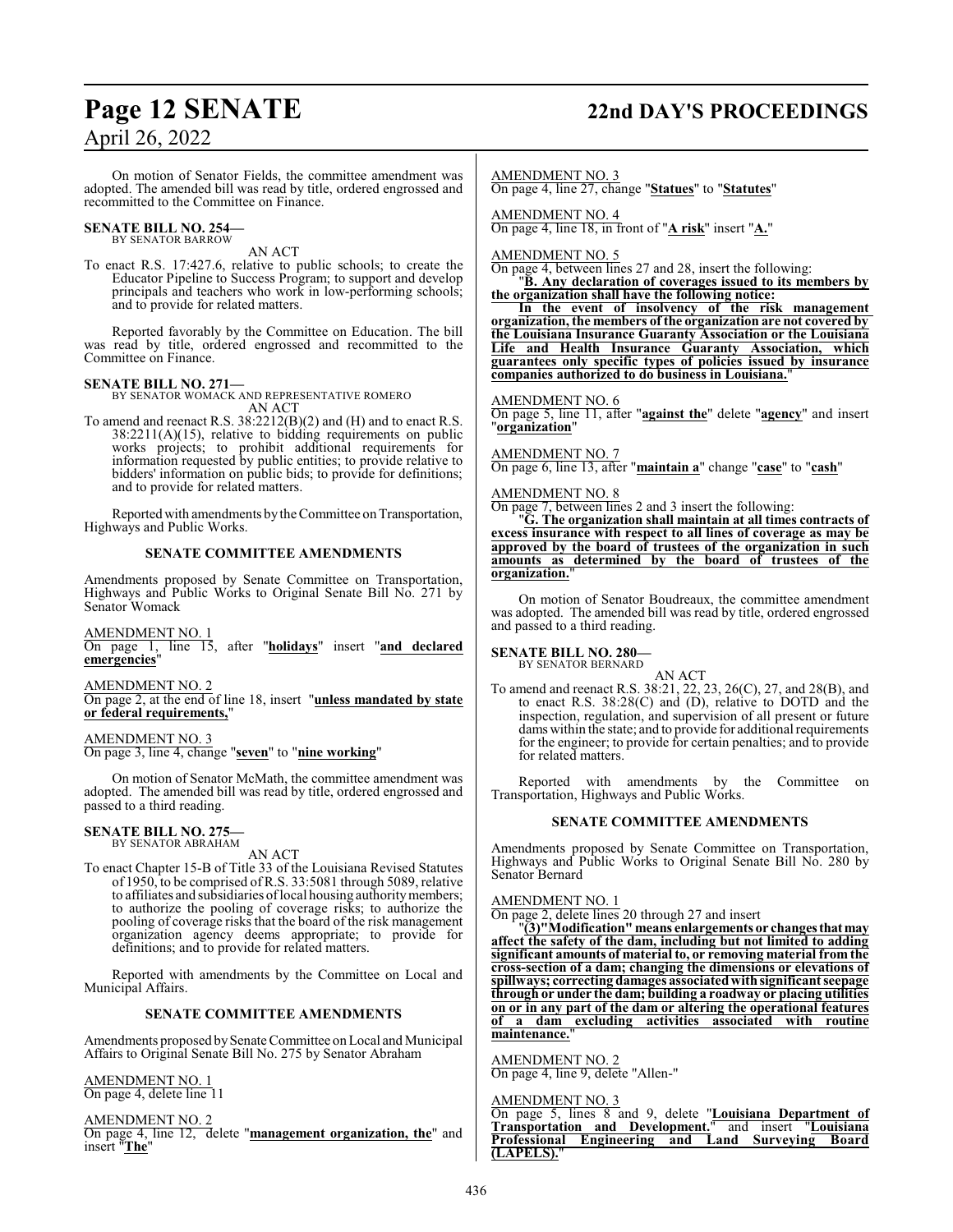# **22nd DAY'S PROCEEDINGS Page 13 SENATE**

# April 26, 2022

On motion of Senator McMath, the committee amendment was adopted. The amended bill was read by title, ordered engrossed and passed to a third reading.

#### **SENATE BILL NO. 310—** BY SENATOR LUNEAU

AN ACT

To amend and reenact R.S. 23:1020.1(B)(2) and (3) and 1021(4) through (13) and to enact R.S.  $23:1020.1(B)(4)$ ,  $1021(14)$ through  $(16)$ , and  $1221(1)(e)$  and  $(2)(f)$ , relative to workers' compensation; to provide for a cost-of-living adjustment for injured employees receiving temporary and permanent total disability benefits; to provide the formula to compute the costof-living adjustment; to provide relative to employee qualifications; to provide definitions; and to provide for related matters.

Reported with amendments by the Committee on Labor and Industrial Relations.

#### **SENATE COMMITTEE AMENDMENTS**

Amendments proposed by Senate Committee on Labor and Industrial Relations to Original Senate Bill No. 310 by Senator Luneau

AMENDMENT NO. 1 On page 1, line 3, delete "1221(1)(e) and  $(2)(f)$ " and insert  $"1221(2)(f)"$ 

AMENDMENT NO. 2 On page 1, line 5, delete "temporary and"

AMENDMENT NO. 3 On page 1, line 17, delete "**temporary total and**"

AMENDMENT NO. 4 On page 5, line 7, delete "23:1221(1)(e) and (2)(f) are" and insert "23:1221(2)(f) is"

AMENDMENT NO. 5 On page 5, line 13, delete "(1)"

AMENDMENT NO. 6 On page 5, delete lines 14 through 29

AMENDMENT NO. 7 On page 6, delete lines 1 through 22

AMENDMENT NO. 8 On page 7, line 29, delete "**temporary total or**"

On motion of Senator Luneau, the committee amendment was adopted. The amended bill was read by title, ordered engrossed and passed to a third reading.

#### **SENATE BILL NO. 347—**

BY SENATOR MILLIGAN AN ACT

To amend and reenact R.S. 38:2237.1(D) and to enact R.S. 38:2237.1(E), relative to procurement of certain telecommunications equipment; to provide for audits of documentation submitted by certain vendors; and to provide for related matters.

Reported with amendments by the Committee on Transportation, Highways and Public Works.

#### **SENATE COMMITTEE AMENDMENTS**

Amendments proposed by Senate Committee on Transportation, Highways and Public Works to Original Senate Bill No. 347 by Senator Milligan

#### AMENDMENT NO. 1

On page 1, line 2, after "R.S. 38:2237.1(D)" delete the remainder of the line and insert "and R.S. 39:1672(C)(2) and 1753(A)(1) and (E), and to enact R.S.  $39:1672(C)(7)$ , relative to"

#### AMENDMENT NO. 2

On page 1, line 4, after "vendors;" insert "to provide for definitions;"

#### AMENDMENT NO. 3

On page 1, at the end of line 6 and the beginning of line 7, delete "and R.S. 38:2237.1(E) is hereby enacted"

#### AMENDMENT NO. 4

On page 1, line 9, delete "state"

#### AMENDMENT NO. 5

On page 1, delete lines 11 through 17 and on page 2, delete lines 1 through 5, and insert the following:

"D. This Section shall apply only to procurements initiated on or after August 1, 2021, by state agencies, certain educational or after August 1, 2021, by state agencies, certain educational entities, and their service providers. Any vendor or other entity **who provides the documentation required in Subsection B of this Section found to supply telecommunications or video surveillance equipment or services as defined to the procuring agency, certain educational entity or their service provider that were prohibited at the time of procurement shall, at its own expense, replace the prohibited telecommunications or video surveillance equipment or services with nonprohibited equipment or services of at least equal quality and performance. Compliance with this Section by a procuring agency and certain educational entities is subject to audit by the Louisiana Legislative Auditor.**

Section 2. R.S. 39:1672(C)(2) and R.S. 39:1753.1(A)(1) and (E) are hereby amended and reenacted and R. S. 39:1672(C)(7) is hereby enacted to read as follows:

§1672. Authority to debar or suspend \* \* \*

(C) **\* \* \*** (2) Conviction under state or federal statutes of embezzlement, theft, forgery, bribery, falsification or destruction of records, receiving stolen property, or any other offense indicating a lack of business integrity or business honestywhich currently, seriously, and directly affects responsibility as a state contractor.

\* \* \* **(7) Violation of the procurement of telecommunications or video surveillance equipment or services by agencies and certain educational entities set forth in R.S. 39:1753.1.** \* \* \*

§1753.1. Procurement of telecommunications or video surveillance equipment or services by state agencies and certain educational entities

A. \* \* \* (1) "Agency" shall have the same meaning as provided in R.S. 36:3 **means any department, office, division, commission, council, board, bureau, committee, institution, agency, government corporation, or other establishment or official of the executive branch of state government or any parish, city, town, governmental body, and any other subdivision of the state or public agency thereof, public authority, public educational, health, or other institution, and to the extent provided by law, any other entity which expends public funds for the acquisition or leasing of supplies, services, major repairs, and construction**.

**<sup>\* \* \*</sup>** E. This Section shall apply only to procurements initiated on or after August 1, 2021, by state agencies, certain educational entities, and their service providers. **Any vendor or other entity who provides the documentation required in Subsection C of this Section found to supply telecommunications or video surveillance equipment or services as defined to the procuring agency, certain educational entity or their service provider that were prohibited at the time of procurement shall, at its own expense, replace the prohibited telecommunications or video surveillance equipment or services with non-prohibited equipment or services of at least equal quality and performance. Compliance with this Section by**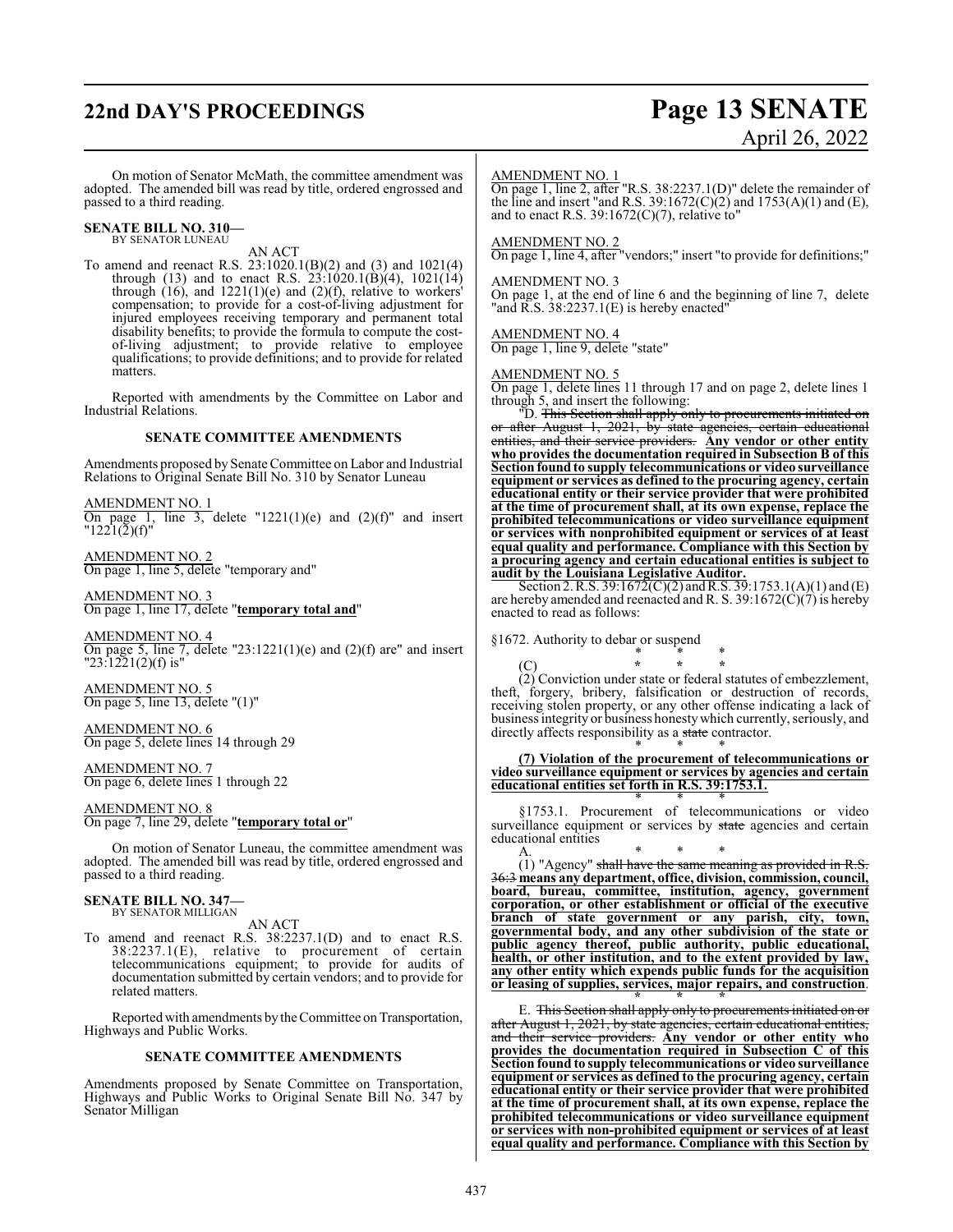# **Page 14 SENATE 22nd DAY'S PROCEEDINGS**

April 26, 2022

#### **a procuring agency and certain educational entities is subject to audit by the Louisiana Legislative Auditor.**"

On motion of Senator McMath, the committee amendment was adopted. The amended bill was read by title, ordered engrossed and passed to a third reading.

#### **SENATE BILL NO. 358—** BY SENATOR JACKSON

AN ACT

To amend and reenact R.S. 17:416(A)(1)(b)(ii) (introductory paragraph) and  $(c)(ii)(dd)$ ,  $(2)(a)$ , and  $(4)$  (introductory paragraph), (b) and (c), 416.13, 416.20(A), and 3996(B)(32), and to enact R.S. 17:416.14, relative to bullying; to renumber and reorganize present law relative to bullying; to require all elementary and secondary schools to institute a program to prohibit and prevent bullying; to provide for fines for failure to act; and to provide for related matters.

Reported with amendments by the Committee on Education.

#### **SENATE COMMITTEE AMENDMENTS**

Amendments proposed by Senate Committee on Education to Original Senate Bill No. 358 by Senator Jackson

#### AMENDMENT NO. 1

On page 13, between lines 24 and 25, insert the following:

"**I. The State Board of Elementary and Secondary Education shall adopt rules to require all approved nonpublic schools to implement bullying policies equivalent to those required of public schools."** 

AMENDMENT NO. 2 On page 13, line 25, change "**I.**" to "**J.**"

#### AMENDMENT NO. 3

On page 13, line 28, after "**shall be**" delete the remainder of the line and insert the following: "**investigated by the state Department of Education. Upon finding a reasonable expectation that the individual failed to act, the department shall report the incident to the district attorney with jurisdiction for the parish in which the school is located. Based on the severity of the bullying inflicted on the victim, the district attorney shall charge the individual who failed to act with either a misdemeanor or felony offense. Upon a conviction, the individual who failed to act**"

#### AMENDMENT NO. 4

On page 14, line 5, after "**shall be**" delete the remainder of the line and insert the following: "**investigated by the state Department of Education. Upon finding a reasonable expectation that the individual failed to act, the department shall report the incident to the district attorney with jurisdiction for the parish in which the school is located. Based on the severity of the bullying inflicted on the victim, the district attorney shall charge the individual who failed to act with either a misdemeanor or felony offense, and upon a**"

On motion of Senator Fields, the committee amendment was adopted. The amended bill was read by title, ordered engrossed and passed to a third reading.

#### **SENATE BILL NO. 369—** BY SENATOR HARRIS

AN ACT

To amend and reenact R.S. 18:423(E), 426.1(A)(2), and 1309(J), relative to compensation for certain election workers; to provide for increased rates of compensation; and to provide for related matters.

Reported favorably by the Committee on Finance. The bill was read by title and passed to a third reading.

#### **SENATE BILL NO. 377—**

BY SENATORS PEACOCK, FIELDS, JACKSON, MIZELL, TALBOT AND WOMACK

AN ACT To amend and reenact R.S.  $17:7(6)(a)(ii)$ ,  $(b)(i)(aa)$  and  $(bb)$ ,  $(ii)$ , and (iv), (c), (d), and (e),  $7.1(A)$  and  $(B)(1)$  and  $(2)$ , and  $7.2(C)$ , relative to the certification of teachers; to provide relative to the responsibilities of the State Board of Elementary and Secondary Education; to provide for teaching certification qualifications and requirements; to provide eligibility criteria; to provide for the granting of teaching certifications; to provide relative to approved teacher education programs; and to provide for related matters.

Reported with amendments by the Committee on Education.

#### **SENATE COMMITTEE AMENDMENTS**

Amendments proposed by Senate Committee on Education to Original Senate Bill No. 377 by Senator Peacock

#### AMENDMENT NO. 1

 On page 1, delete lines 2 and 3, and insert the following: "To amend and reenact R.S. 17:7(6)(b), (c), and (e),  $7.1(A)(3)(b)$  and  $(B)(1)$ , to enact R.S. 17:7.1(A)(1) and 7.2(A)(7), and to repeal R.S.  $17:7.1(A)(7)$  and  $7.2(A)(4)$ , relative to the

certification of teachers; to"

#### AMENDMENT NO. 2

On page 1, line 10, after "Section 1." delete the remainder of the line, delete line 11, and insert the following: "R.S. 17:7(6)(b), (c), and (e), 7.1(A)(3)(b) and (B)(1) are hereby amended and reenacted and R.S.  $17:7.1(A)(1)$  and  $7.2(A)(7)$  are hereby enacted to read as follows:"

#### AMENDMENT NO. 3

On page 1, delete lines 16 and 17, delete pages 2 through 8, on page 9, delete lines 1 through 4, and insert the following:

"(6) \* \* \*  $(b)(i)(aa)$  A person applying for initial certification as a teacher in a public school shall have passed satisfactorily an examination, which shall include English proficiency, pedagogical knowledge, and knowledge in his area of specialization, as a prerequisite to the granting of such certificate. However, a person who is employed as a foreign language teacher in a Certified Foreign Language Immersion Program pursuant to R.S. 17:273.2, and who is not otherwise eligible to receive state authorization to teach through participation in the Foreign Associate Teacher Program, shall not be required to pass the examination required by this Subitem, but shall at least have a baccalaureate degree and shall be subject to all provisions of state law relative to background checks and criminal history review applicable to the employment of public school personnel.

(bb) On and after September 15, 1981, any **(i) Any** person certified to teach in another state who applies for certification to teach in the public schools of Louisiana shall be required to pass satisfactorily the examination which is administered in accordance with the provisions of this Paragraph as a prerequisite to the granting of such certification. However, a teacher certified in another state who meets all other requirements for a Louisiana certificate granted to out-of-state graduates except for the provisions of this Item **the satisfactory passage of the examination** shall be granted a threeyear nonrenewable provisional certificate to be used while said teacher completes the requirements set forth in this Paragraph.

(cc) **(ii)** Any teacher who holds a valid out-of-state teaching certificate, **and** has at least three years of successful teaching experience in another state as determined by the board, and has completed one year of employment as a teacher in the Louisiana public school system or as a teacher in a Louisiana nonpublic school approved by the board as provided by law shall not be required to take the examination administered in accordance with the provisions of this Paragraph or to submit any examination scores from any examination previously taken in another state as a prerequisite to the granting of certification in Louisiana,**. Upon application and verification of successful teaching experience in another state by the board, the teacher shall be granted a valid standard**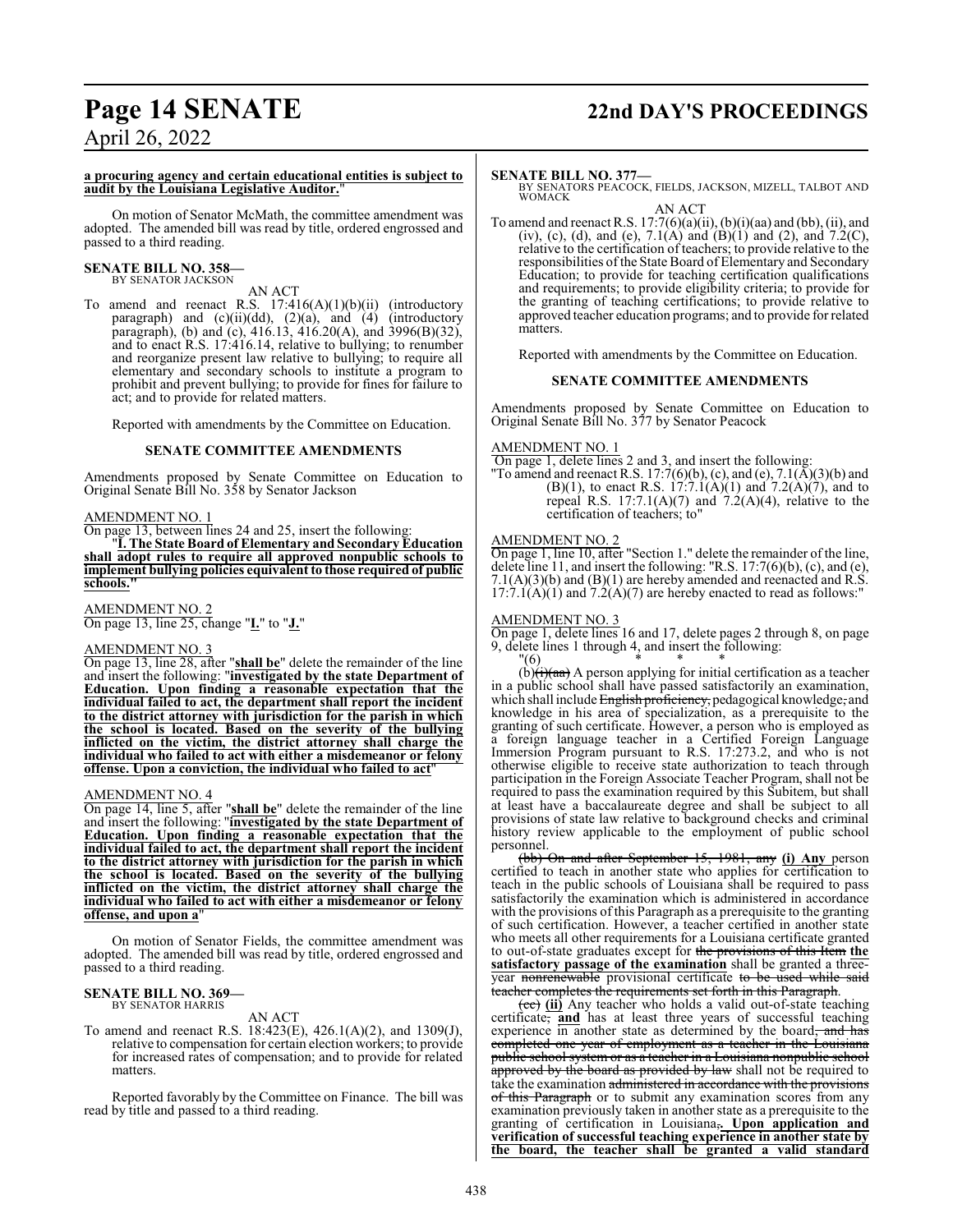# **22nd DAY'S PROCEEDINGS Page 15 SENATE**

# April 26, 2022

#### **Louisiana teaching certificate** provided that all of the following conditions are met:

(aaa) The **the** teacher meets all other requirements for **background checks and criminal history reviews** a Louisiana certificate as may be required by law and board policy.

(bbb) The local superintendent or his designee of the public school system employing the teacher, the local superintendent of the school systemoperating the nonpublic school employing the teacher, if applicable, or, if not applicable, the principal of the approved nonpublic school employing the teacher has recommended the teacher for employment for the following school year subject to the receipt of a valid Louisiana teaching certificate.

(ccc) The local superintendent or his designee of the public school system employing the teacher, the local superintendent of the school system operating the nonpublic school employing the teacher, if applicable, or, if not applicable, the principal of the approved nonpublic school employing the teacher has requested, on behalf of the teacher, that the teacher be granted a valid Louisiana teaching certificate.

(dd) **(iii)**The examination shall be administered to each student in a teacher education program at a public college or university in Louisiana prior to graduation and shall be administered to **other applicants** teachers certified in other states at any time such examination is offered. The board shall prescribe other qualifications and requirements and shall consider other factors.

(ii)**(iv)** The **state** superintendent of education shall administer the aforementioned policy of the board. In such administration of **administering** the policy, the superintendent shall choose the appropriate testing instrument, shall conduct all necessary research to validate the applicability of the instrument to teacher education programs within the state of Louisiana, and shall conduct all necessary research to determine the level at which the examination is satisfactorily completed. During the conduct of the research and in the preparation of the testing instrument, the superintendent shall meet with and consider the suggestions of individual classroom teachers, representatives of teacher organizations, deans of education ofthe public colleges and universities ofthe state, and representatives of each of the governing boards for higher education.

(iii) (v) Any applicant seeking certification may apply for and take any required test or tests without limitation as to the frequency of applications or testing.

(iv) (vi) The state superintendent of education shall annually submit a report to the House Committee on Education and the Senate Committee on Education relative to the examination administered pursuant to this Paragraph. Such report shall include but not be limited to the following: the number of persons to whom the examination was administered; the educational background and teaching experience of such persons; the number of persons successfully completing the examination; the effectiveness of the examination; and any suggestions for improving the examination.

(c) Any person who fails **holds at least a masters degree in the subject area in which he is seeking employment or any person who meets all other certification requirements except he failed** to successfully pass the original examination required by Subparagraph (b) of this Paragraph, but who meets all other certification requirements and **but** who scored within ten percent of the score required for passage on the original examination selected by the state superintendent of education, may be employed **as a teacher** for a period not to exceed one year **five years** in the following manner:

(i) The state superintendent of education, upon receipt of a signed affidavit by the president and superintendent of the school board to which such person has applied for employment that there is no other applicant available for employment for a specific teaching position who has met the requirements of this Section **and who has agreed to participate in a mentorship program offered by the school board**, may issue an emergency teaching permit to such person. Such permit shall be in effect for not more than one year **five years** but may be renewed twice. Such renewal of the permit shall be accomplished in the same manner as the granting of the original permit. The granting of such emergency teaching permit shall in no way affect, reduce, or waive the requirement that the person successfully complete the aforementioned examination.

**(ii)** At any time the person **who failed to pass the exam** successfully passes the examination**,** he **shall be certified and** may be employed on a permanent basis.

**(iii) After five years of effective teaching evaluations pursuant to R.S. 17:3902 and upon a signed affidavit of a superintendent of a school system recommending to employ the person for the following school year subject to the receipt of a valid Louisiana teaching certificate, the person shall be granted a valid standard professional level teaching certificate by the state superintendent of education, subject only to passing all provisions of law relative to background checks and criminal history review.**

(ii)**(iv)** The period herein provided for the employment of **during which** a teacher **is working** with an emergency teaching permit granted under the provisions of this Paragraph shall not count toward tenure.

\* \* \* (e) The board shall not adopt any policy, rule, regulation, or other measure that limits or restricts the number of times a temporary employment permit may be issued to any teacher who meets all other requirements of current board policy, has applied for employment for a specific teaching position for which position there is no other applicant available for employment who has met the requirements of this Paragraph, has the recommendation of the superintendent of the school systememploying such teacher, and has had a successful local evaluation <del>for the previous four years prior to such issuance. Any</del> such policy, rule, regulation, or other measure in effect on July 1, 1993 shall be null and void.

\* \* \* §7.1. Certification of teachers; certification of principals and superintendents; certification of school psychologists

A. In carrying out its responsibility to prescribe the qualifications and provide for the certification of teachers under authority of R.S. 17:7(6), the qualifications and requirements established by the State Board of Elementary and Secondary Education for certification of any applicant for certification who completes an approved teacher education program in Louisiana shall include but not be limited to the following:

**(1) Beginning with the 2024-2025 academic year, that each approved teacher education program shall not require more than one hundred and twenty semester hours of college credit for degree completion, inclusive of or any classroom observation time or mentorship requirements.** \* \* \*

(3) \* \* \* (b) An applicant who has passed all requisite examinations covering pre-professional skills and content knowledge but who does not meet the requirement of Subparagraph (a) of this Paragraph may be certified if he completes a post-baccalaureate program as provided in this Subparagraph. **or he may be employed as a teacher for a period not to exceed five years in the following manner:**

**(i) The state superintendent of education, upon receipt of a signed affidavit by the president and superintendent of the school board to which such person has applied for employment that there is no other applicant available for employment for a specific teaching position who has met the requirements of this Section, may issue an emergency teaching permit to such person. Such permit shall be in effect for not more than five years.**

**(ii) After five years of effective teaching evaluations pursuant to R.S. 17:3902 and upon a signed affidavit of a superintendent of a school system recommending to employ the person for the following school year subject to the receipt of a valid Louisiana teaching certificate, the person shall be granted a valid standard professional level teaching certificate by the state superintendent of education, subject only to passing all provisions of law relative to background checks and criminal history review.**

(i) Such an applicant for admission to a post-baccalaureate program may be granted conditional admission following a satisfactory personal interview by the program's admissions officer.

(ii) If the program awards credit hours, the applicant shall achieve a grade point average of 3.00 or higher in post-baccalaureate program courses by the end of his first twelve credit hours and successfully complete the program.

(iii) If the program does not award credit hours, the applicant shall demonstrate mastery of competencies as required by the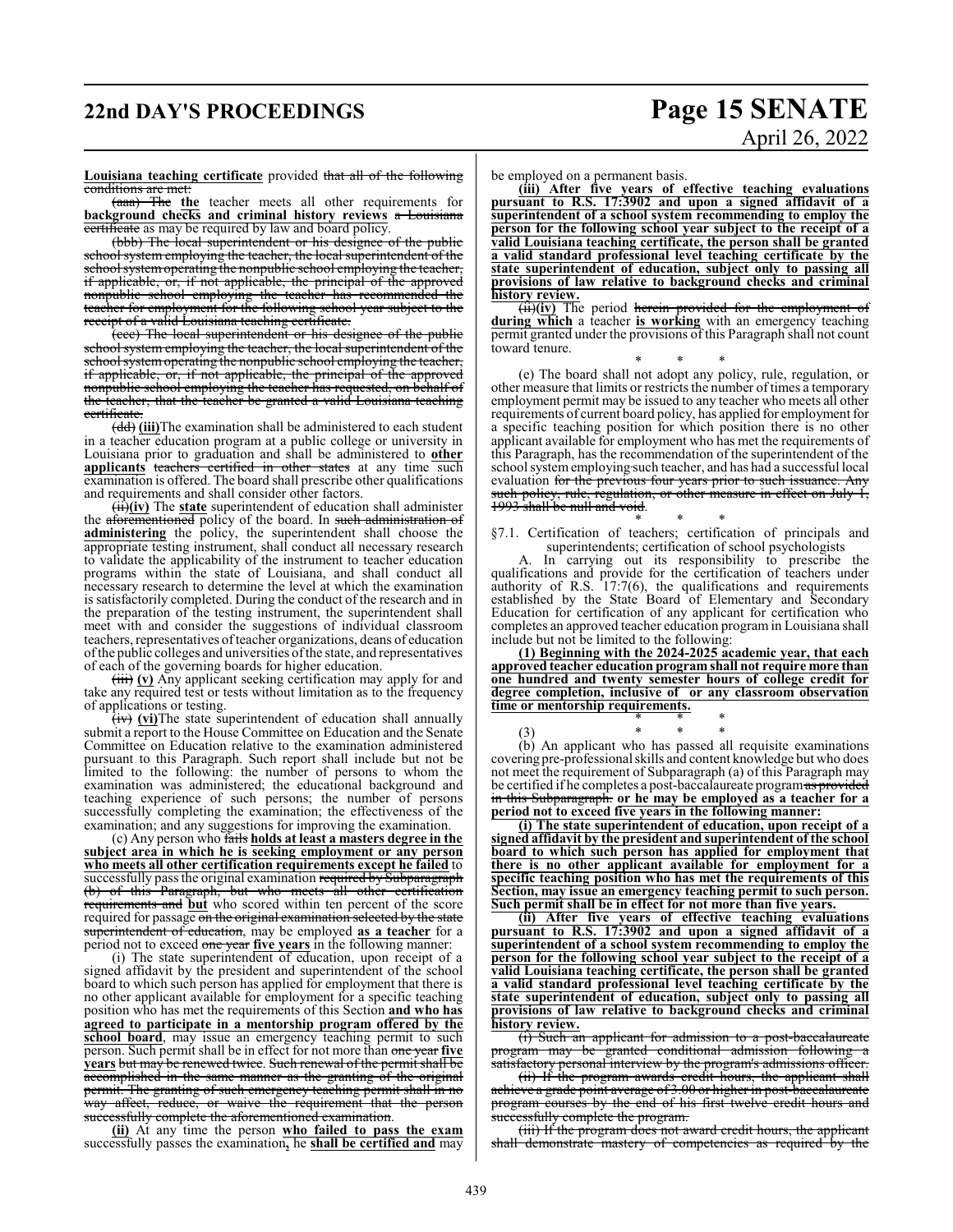# **Page 16 SENATE 22nd DAY'S PROCEEDINGS**

April 26, 2022

program administrator and by the school system in which applicant completes required clinical practice, and satisfactorily completes all program requirements as set forth by the state board, including any requirements for clinical practice, at graduation.

\* \* \* B.(1) <del>After August 15, 1986, except as otherwise provided in</del> Paragraph (2) of this Subsection, any **Any** persons applying for initial certification as a principal or vice, assistant, or deputy principal, hereafter referred to as a principal, in addition to any other requirements of the State Board of Elementary and Secondary Education, shall have passed the administrative portion of the National Testing thers Examination produced by the Edu Service **educational leadership exam adopted by and** at a level determined by the State Board of Elementary and Secondary Education not later than August 1, 1986, which determination shall be based on a validation study to be completed by the board no later than July 31, 1986. The validation study shall be submitted to the Joint Committee on Education for its review prior to adoption of a passage score.

\* \* \* §7.2. Approved teacher education programs

A. In carrying out its responsibility to prescribe the qualifications and provide for the certification of teachers under authority of R.S. 17:7(6), the State Board of Elementary and Secondary Education, subject to the constitutional power and authority of the Board of Regents, the Board of Supervisors for the University of Louisiana System, the Board of Supervisors of Louisiana State University and Agricultural and Mechanical College, and the Board of Supervisors of Southern University and Agricultural and Mechanical College, shall establish qualifications and requirements for the approval of teacher education programs from which graduates may be certified. The qualifications and requirements established by the State Board of Elementary and Secondary Education for an approved teacher education program shall include but not be limited to the following: \* \* \*

**(7) Beginning with the 2024-2025 academic year, that an approved teacher education program shall be no more than one hundred and twenty semester hours of college credit for degree completion, inclusive of or any classroom observation time or mentorship requirements.**"

#### AMENDMENT NO. 4

On page 9, between lines 5 and 6, insert the following: "Section 2. R.S.  $17:7.1(A)(7)$  and  $7.2(A)(4)$  are hereby repealed."

#### AMENDMENT NO. 5

On page 9, line 6, change "Section 2." to "Section 3."

On motion of Senator Fields, the committee amendment was adopted. The amended bill was read by title, ordered engrossed and passed to a third reading.

#### **SENATE BILL NO. 416—** BY SENATOR ABRAHAM

AN ACT

To repeal Part IV of Chapter 3 of Title 34 of the Louisiana Revised Statutes of 1950, comprised ofR.S. 34:481 through 490, relative to navigation districts; to repeal the creation of the Calcasieu-Cameron Navigation District; to repeal all policies, duties and functions created to administer the district; to repeal tax, fee, and bond authority for the district; and to provide for related matters.

Reported favorably by the Committee on Transportation, Highways and Public Works. The bill was read by title, ordered engrossed and passed to a third reading.

#### **SENATE BILL NO. 423—** BY SENATOR FOIL

AN ACT

To amend and reenact R.S. 38:2295(C)(1), relative to plans and specifications for public works; to provide for clarification of requirements for prior approval; to provide for adjusting the time response period for particular products; to provide for technical corrections; and to provide for related matters.

Reported with amendments by the Committee on Transportation, Highways and Public Works.

#### **SENATE COMMITTEE AMENDMENTS**

Amendments proposed by Senate Committee on Transportation, Highways and Public Works to Original Senate Bill No. 423 by Senator Foil

#### AMENDMENT NO. 1

On page 1, line 10 delete "**Prior approval of products shall not be required.**"

On motion of Senator McMath, the committee amendment was adopted. The amended bill was read by title, ordered engrossed and passed to a third reading.

## **SENATE BILL NO. 429—** BY SENATOR WOMACK

AN ACT

To amend and reenact R.S. 38:2241.1(C) and (D) and to enact R.S. 38:2241.1(E), relative to public contracts, works, and improvements; to provide relative to claims of subcontractors, materialmen, and laborers on public works; to provide with respect to substantial completion of public works; to provide for notice and itemization of work to be performed; and to provide for related matters.

Reported with amendments by the Committee on Transportation, Highways and Public Works.

#### **SENATE COMMITTEE AMENDMENTS**

Amendments proposed by Senate Committee on Transportation, Highways and Public Works to Original Senate Bill No. 429 by Senator Womack

#### AMENDMENT NO. 1

On page 1, line 2, after "reenact" delete the remainder of the line and delete lines 3 and 4 and insert "R.S. 38:2248(B), relative to public works contracts; to provide with respect"

#### AMENDMENT NO. 2

On page 1, line 8, after "Section 1." delete the remainder of the line and delete lines 9 through 17 and on page 2 delete lines 1 through 16 and insert the following: "R.S. 38:2248(B) is hereby amended and reenacted to read as follows:

§2248. Provisions for withholding payment; effect on liability of contractor or agency; punch list; liquidated damages \* \* \*

B. All public works contracts shall contain a clause stating that any punch list generated during a construction project shall include the cost estimates for the particular items of work the design professional has developed based on the mobilization, labor, material, and equipment costs of correcting each punch list item. The design professional shall retain his working papers used to determine the punch list items cost estimates should the matter be disputed later. The contracting agency shall not withhold from payment more than the value of the punch list. Punch list items completed shall be paid upon the expiration of the forty-five day lien period. **If the public entity occupies or uses the public works, the punch list shall be furnished to the contractor within ten days of substantial completion as defined in R.S. 38:2241.1 and may be amended by the design professional or the public entity up to fourteen days after.** The provisions of this Section shall not be subject to waiver, nor shall these provisions apply to the Department of Transportation and Development. \* \* \*"

On motion of Senator McMath, the committee amendment was adopted. The amended bill was read by title, ordered engrossed and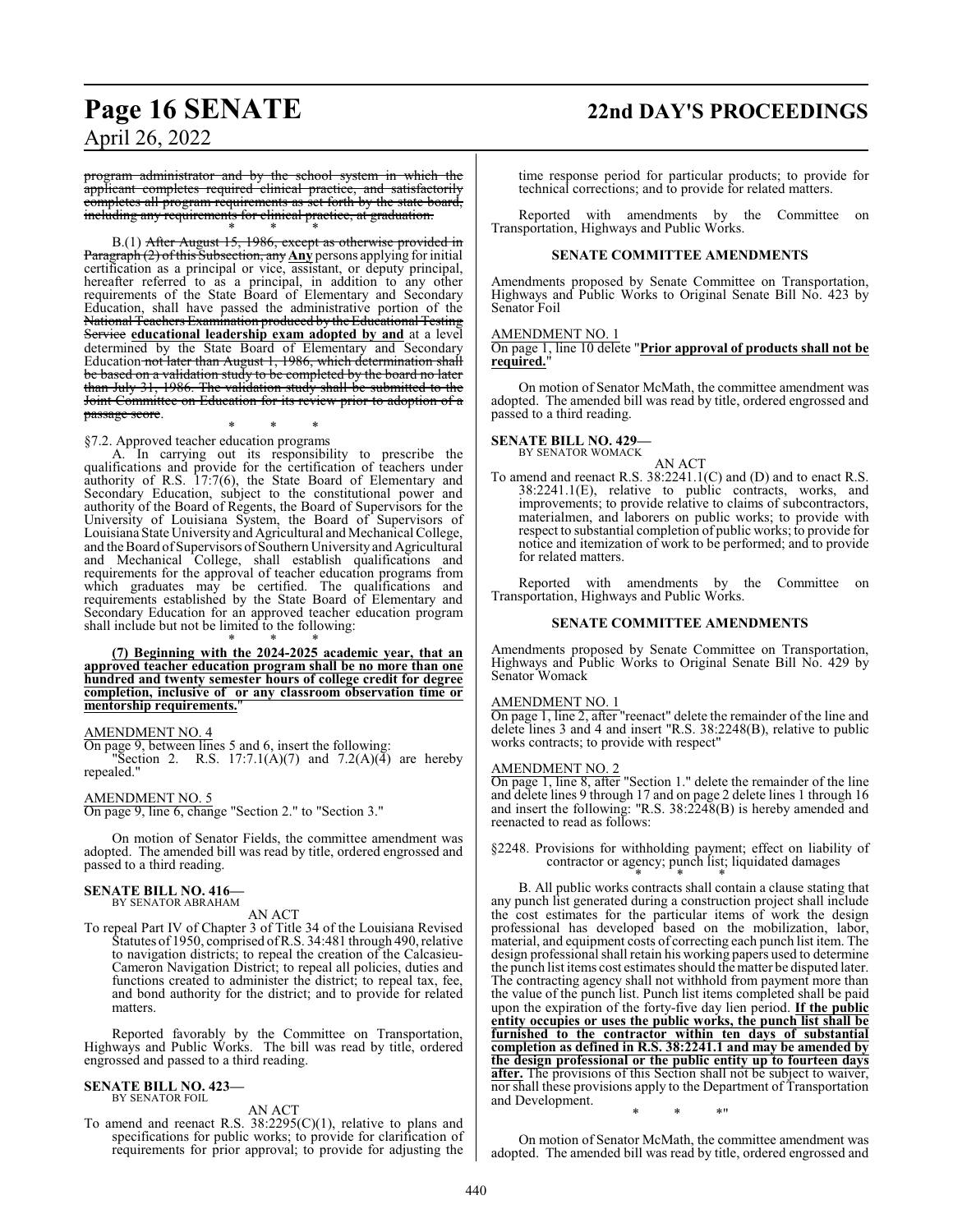# **22nd DAY'S PROCEEDINGS Page 17 SENATE**

passed to a third reading.

**SENATE BILL NO. 430—** BY SENATOR WOMACK

AN ACT

To enact R.S. 17:85.1, relative to naming a gymnasium at Monterey High School; to authorize the Concordia Parish School Board to name the new gymnasium at Monterey High School in honor of Jack Bairnsfather; and to provide for related matters.

Reported favorably by the Committee on Education. The bill was read by title, ordered engrossed and passed to a third reading.

#### **SENATE BILL NO. 435—** BY SENATOR CORTEZ

AN ACT

To enact R.S. 32:57(J) and 239, relative to the Louisiana Highway Regulatory Act; to establish the Atchafalaya Basin Bridge as a highway safety corridor; to provide for camera safety devices; to provide relative to traffic regulations; to provide relative to speed limits; to provide relative to driving on the right side, overtaking, and passing; to provide for signs; to provide for penalties; and to provide for related matters.

Reported with amendments by the Committee on Finance.

#### **SENATE COMMITTEE AMENDMENTS**

Amendments proposed by Senate Committee on Finance to Engrossed Senate Bill No. 435 by Senator Cortez

#### AMENDMENT NO. 1

On page 3, delete lines 27 through 29, and insert the following:

"**(3) Subject to legislative appropriation, monies in the fund shall be used first to fund the department's expenditures necessary to carry out the provisions of this Section. Then any unexpended monies in the fund shall be remitted at the end of the fiscal year proportionally based on the civil fines attributable to each parish. The parishes of Iberville and St. Martin shall use the civil fines in the same manner as fines collected by the parishes when traffic**"

On motion of Senator White, the committee amendment was adopted. The amended bill was read by title, ordered reengrossed and passed to a third reading.

#### **SENATE BILL NO. 443—** BY SENATOR ALLAIN

AN ACT

To amend and reenact R.S. 47:303.1(C) and (G), to enact R.S.  $47:303.1(B)(5)$ , and to repeal R.S.  $47:303.1(\dot{D})$ , relative to direct payment numbers; to authorize direct payment numbers for contractors within the boundaries of an Economic Development District with a state tax increment; to provide for uniform direct payment number procedures and appeal rights for local tax collectors; and to provide for related matters.

Reported with amendments by the Committee on Revenue and Fiscal Affairs.

#### **SENATE COMMITTEE AMENDMENTS**

Amendments proposed by Senate Committee on Revenue and Fiscal Affairs to Original Senate Bill No. 443 by Senator Allain

#### AMENDMENT NO. 1

On page 1, line 2, delete "to enact R.S. 47:303.1(B)(5),"

#### AMENDMENT NO. 2

On page 1, line 3, after "numbers;" delete the remainder of the line and delete line 4

#### AMENDMENT NO. 3

On page 1, line 5, delete "with a state tax increment;"

# April 26, 2022

AMENDMENT NO. 4

On page 1, line 8, after "reenacted" delete "and R.S."

AMENDMENT NO. 5 On page 1, line 9, delete "47:303.1(B)(5) is hereby enacted"

AMENDMENT NO. 6

On page 1, delete lines 12 through 17 and on page 2, delete lines 1 through 7

AMENDMENT NO. 7 On page 2, line 16, delete "Subsection B of this Section" and insert "**Paragraph (B)(1) or (2) of this Section**"

AMENDMENT NO. 8

On page 1, line 18, delete "pursuant to Paragraph"

AMENDMENT NO. 9 On page 2, delete line 19 and insert "meets the qualifications of **Paragraph (B)(1) or (2) of this Section**"

AMENDMENT NO. 10 On page 2, line 26, delete "Subsection B of this Section" and insert "**Paragraph (B)(1) or (2) of this Section**"

AMENDMENT NO. 11 On page 3, line 5, change "**Subsection B of this Section**" to "**Paragraph (B)(1) or (2) of this Section**"

On motion of Senator Allain, the committee amendment was adopted. The amended bill was read by title, ordered engrossed and passed to a third reading.

**SENATE BILL NO. 461—** BY SENATOR REESE

AN ACT

To enact R.S. 33:423.30, relative to the Vinton Police Department; to authorize the police chief to discipline police personnel; and to provide for related matters.

Reported with amendments by the Committee on Local and Municipal Affairs.

#### **SENATE COMMITTEE AMENDMENTS**

Amendments proposed bySenate Committee on Local and Municipal Affairs to Original Senate Bill No. 461 by Senator Reese

AMENDMENT NO. 1

On page 1, line 8, after "**or any other**" insert "**provision of**"

AMENDMENT NO. 2

On page 1, line 9, after "**may**" insert "**promote, and**"

On motion of Senator Boudreaux, the committee amendment was adopted. The amended bill was read by title, ordered engrossed and passed to a third reading.

#### **SENATE BILL NO. 488—** BY SENATOR HEWITT

AN ACT To amend and reenact R.S. 47:1705.1, relative to ad valorem tax millages; to provide with respect to constitutionally authorized millage adjustments; to provide for increases in the millage rate in certain parishes; to provide public hearing requirements; to provide for an effective date, and to provide for related matters.

Reported with amendments by the Committee on Local and Municipal Affairs.

#### **SENATE COMMITTEE AMENDMENTS**

Amendments proposed bySenate Committee on Local and Municipal Affairs to Original Senate Bill No. 488 by Senator Hewitt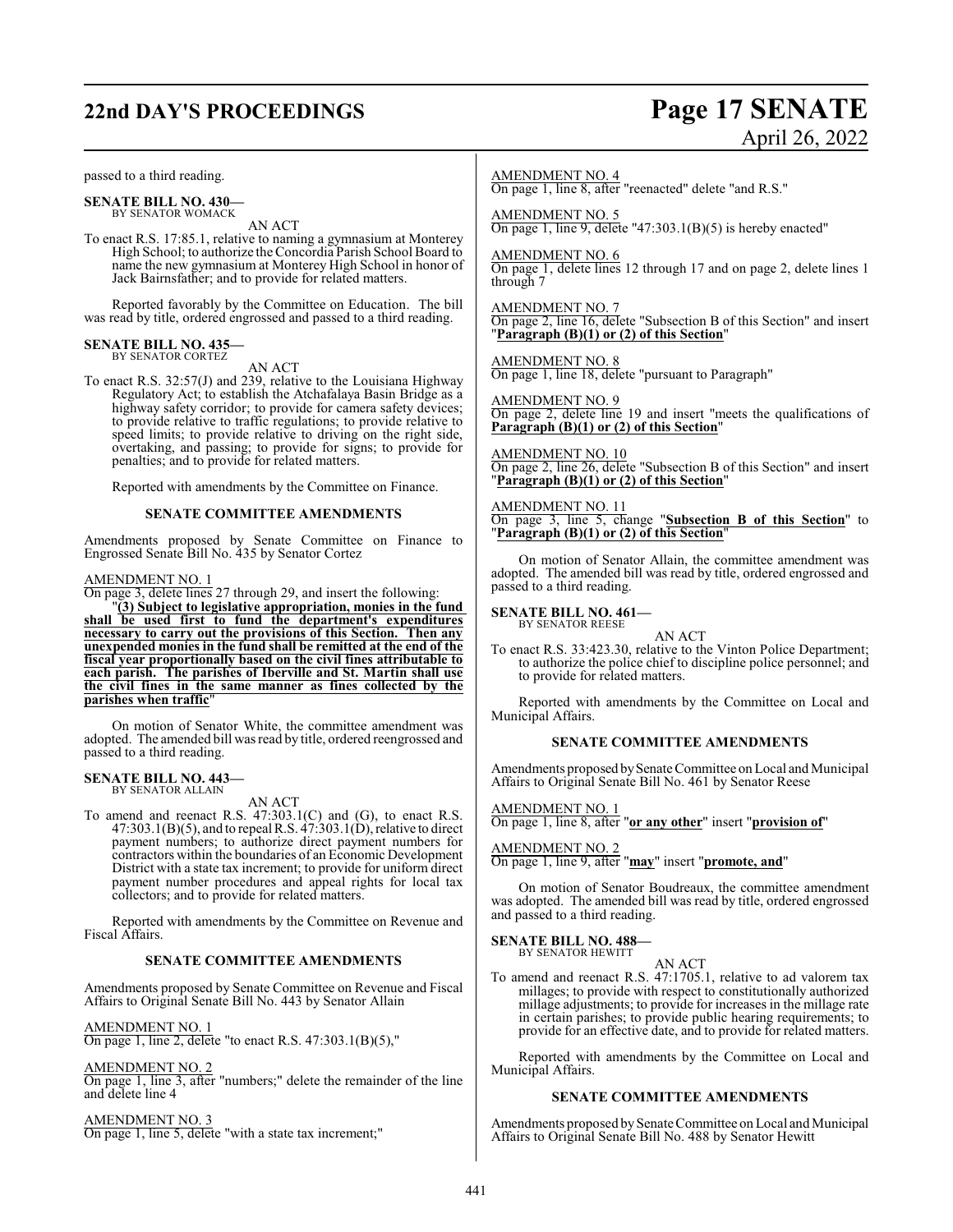# **Page 18 SENATE 22nd DAY'S PROCEEDINGS**

# April 26, 2022

#### AMENDMENT NO. 1

On page 1, line 13, delete "\* \* \* " and insert the following: "B. For all nonelected taxing authorities which are subject to the provisions of R.S. 47:1705 with respect to increases in millage rates without voter approval, the public hearings for such purposes and public meetings at which a vote is to be taken on a proposed millage rate increase for the ensuing year above the rate levied for that millage in the immediately preceding year shall be scheduled as follows:

(1) The public hearings and public meetings shall be conducted at the location at which the parish governing authority regularly conducts its meetings.

(2) The parish governing authority shall establish a schedule of specific dates and times for the conduct of the public hearings and public meetings. At the discretion of the parish governing authority, public hearings and public meetings on the same date shall be scheduled sequentially in a manner which allows for the maximum opportunity for taxpayer attendance to the greatest degree practicable. Further, the schedule shall be configured to facilitate the opportunity for an interested property owner from a particular geographic area to be in attendance regarding consideration of various taxing authorities' proposed increases in millages that affect his property.

On motion of Senator Boudreaux, the committee amendment was adopted. The amended bill was read by title, ordered engrossed and passed to a third reading.

#### **SENATE BILL NO. 490—** BY SENATOR CORTEZ

AN ACT

To enact Chapter 12 of Title 24 of the Louisiana Revised Statutes of 1950, to be comprised of R.S. 24:681 through 685 and 691 through 693, relative to capitol security; to provide for a director of capitol security; to provide for the qualifications, compensation, duties and functions of the director; to provide for capitol security officers; to provide for the manner in which certain special officer commissions may be issued; to create the Capitol Security Council; to provide for the composition and membership of the council; to provide for the powers and duties of the council; and to provide for related matters.

Reported with amendments by the Committee on Finance.

#### **SENATE COMMITTEE AMENDMENTS**

Amendments proposed by Senate Committee on Finance to Engrossed Senate Bill No. 490 by Senator Cortez

#### AMENDMENT NO. 1

On page 1, delete lines 2 and 3 and insert:

"To amend and reenact R.S. 40:1379.1(N) and to enact Chapter 12 of Title 24 of the Louisiana Revised Statutes of 1950, to be comprised of R.S. 24:681 through 685 and 691 through 693 and R.S.  $40:2402(3)$ (f), relative to capitol security; to"

#### AMENDMENT NO. 2

On page 1, line 8, after "council;" and before "and" insert "to provide for definitions;

#### AMENDMENT NO. 3

On page 6, between lines 16 and 17, insert:

"Section 2. R.S. 40:1379.1(N) is hereby amended and reenacted and R.S. 40:2402(3)(f) is hereby enacted to read as follows:

§1379.1. Special officers; powers and duties; concealed handgun permit

\* \* \* N.(1) Notwithstanding the provisions of Subsections A, B, C, and D of this Section, the deputy secretary of public safety services shall issue a special officer's commission to the sergeant at arms or assistant sergeants at arms of the Senate or the House of Representatives **or a capitol security officer** when directed to do so by the president of the Senate or the speaker of the House of Representatives. The deputy secretary shall not determine eligibility for a special officer's commission under this Subsection, which determination shall be made solely by the president of the Senate or the speaker of the House of Representatives.

§2402. Definitions

As used in this Chapter: \* \* \*

(3) \* \* \* **(f) "Peace officer" shall also include the director of capitol security and security officers employed by the legislature upon recommendation of the director as provided by R.S.24:861 et seq.** \* \* \*"

\* \* \*

#### AMENDMENT NO. 4

On page 6, line 17, change "Section 2." to "Section 3."

On motion of Senator White, the committee amendment was adopted. The amended bill was read by title, ordered reengrossed and passed to a third reading.

#### **SENATE BILL NO. 493—** BY SENATOR HEWITT

AN ACT To enact R.S. 38:1674.16.1, relative to drainage districts; to provide relative to parishes with a population between 245,000 and 265,000; to provide for the levy of a maintenance and operation tax; to provide for an effective date; and to provide for related matters.

Reported favorably by the Committee on Local and Municipal Affairs. The bill was read by title, ordered engrossed and passed to a third reading.

#### **House Bills and Joint Resolutions on Second Reading Reported by Committees**

**HOUSE BILL NO. 331—** BY REPRESENTATIVE MCFARLAND

matters.

AN ACT To amend and reenact R.S. 47:633(1) and (2), relative to tax administration; to provide for the timing for scaling and measuring of trees, timber, and pulpwood for severance tax purposes; to provide an effective date; and to provide for related

Reported with amendments by the Committee on Revenue and Fiscal Affairs.

#### **SENATE COMMITTEE AMENDMENTS**

Amendments proposed by Senate Committee on Revenue and Fiscal Affairs to Engrossed House Bill No. 331 by Representative McFarland

AMENDMENT NO. 1 On page 1, line 19, change "last" to "first"

AMENDMENT NO. 2 On page 2, line 7, change "last" to "first"

On motion of Senator Allain, the committee amendment was adopted. The amended bill was read by title and referred to the Legislative Bureau.

#### **Bagneris Rule**

Senator Fred Mills moved to invoke the rule to temporarily pass over controversial Senate Bills on Third Reading and Final Passage with the intention of taking them up later, in their regular order.

Without objection, so ordered.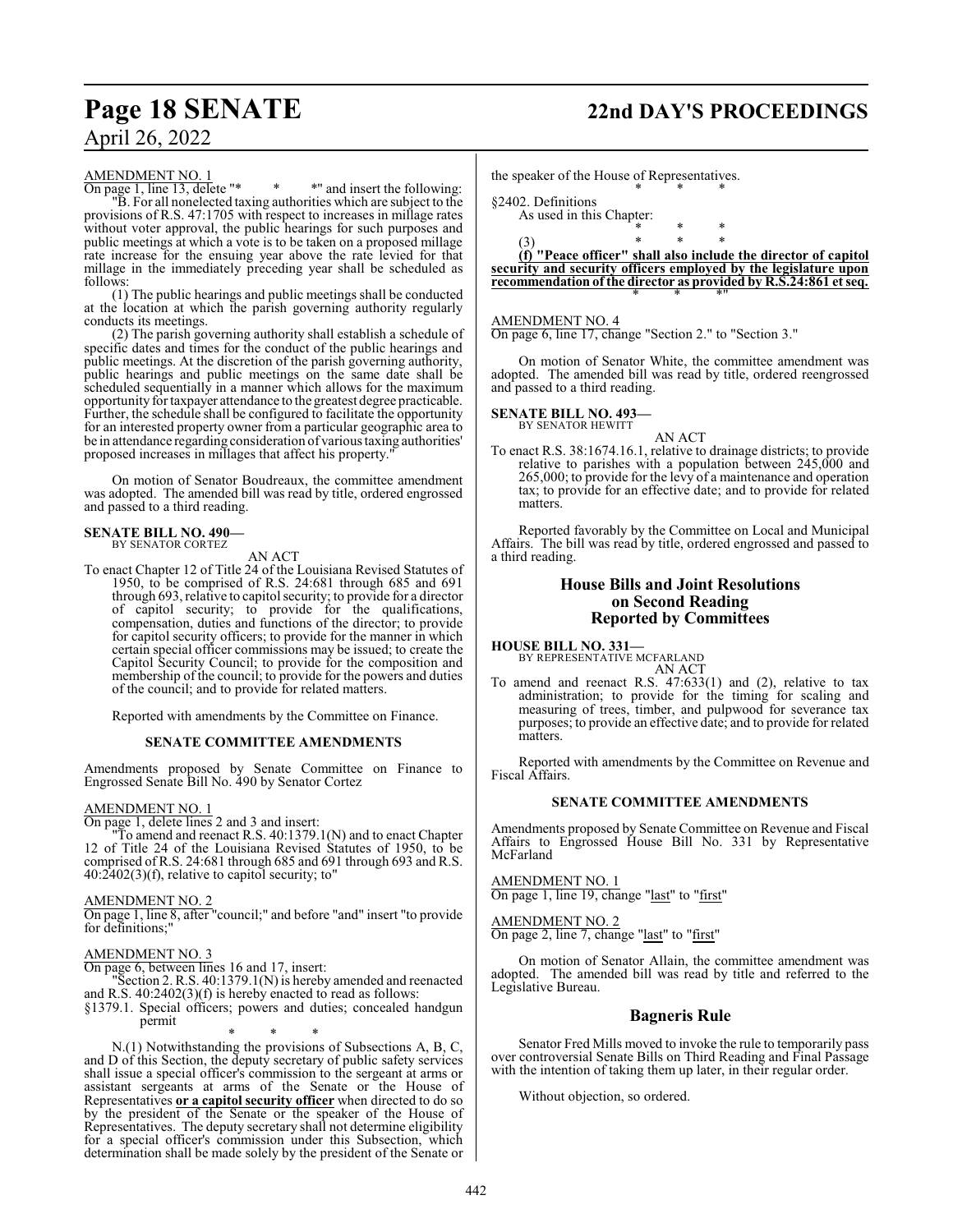# **22nd DAY'S PROCEEDINGS Page 19 SENATE**

#### **Senate Bills and Joint Resolutions on Third Reading and Final Passage**

## **SENATE BILL NO. 132—** BY SENATOR MILLIGAN

AN ACT

To enact R.S. 49:191(13)(a) and to repeal R.S. 49:191(10)(m), relative to the Governor's Office of Homeland Security and Emergency Preparedness, including provisions to provide for the re-creation of the Governor's Office of Homeland Security and Emergency Preparedness and the statutory entities made a part of the office by law; to provide for the effective termination date for all statutory authority for the existence of such statutory entities; and to provide for related matters.

The bill was read by title. Senator Milligan moved the final passage of the bill.

#### **ROLL CALL**

The roll was called with the following result:

#### YEAS

| Mr. President       | Harris      | Peacock |
|---------------------|-------------|---------|
| Abraham             | Henry       | Pope    |
| Allain              | Hensgens    | Price   |
| Bernard             | Hewitt      | Reese   |
| Bouie               | Lambert     | Smith   |
| Carter              | Luneau      | Stine   |
| Cathey              | McMath      | Talbot  |
| Cloud               | Milligan    | Tarver  |
| Connick             | Mills, F.   | Ward    |
| Fesi                | Mills, R.   | White   |
| Fields              | Mizell      | Womack  |
| Foil                | Morris      |         |
| Total - 35          |             |         |
|                     | <b>NAYS</b> |         |
| Total - 0           |             |         |
|                     | ABSENT      |         |
| Barrow<br>Total - 3 | Boudreaux   | Jackson |

The Chair declared the bill was passed and ordered it sent to the House. Senator Milligan moved to reconsider the vote by which the bill was passed and laid the motion on the table.

## **SENATE BILL NO. 379—** BY SENATOR PEACOCK

AN ACT

To amend and reenact R.S. 14:95.1(A), relative to illegal carrying and discharge of weapons; to prohibit possession of a firearm or carrying a concealed weapon by persons convicted of certain felonies; to provide for consideration of certain juvenile offenses; and to provide for related matters.

The bill was read by title. Senator Peacock moved the final passage of the bill.

#### **ROLL CALL**

The roll was called with the following result:

#### YEAS

| Mr. President | Harris   | Peacock |
|---------------|----------|---------|
| Abraham       | Henry    | Pope    |
| Allain        | Hensgens | Price   |
| Boudreaux     | Hewitt   | Reese   |
| Bouie         | Lambert  | Smith   |
| Carter        | Luneau   | Stine   |
| Cathey        | McMath   | Talbot  |

# April 26, 2022

| Cloud<br>Connick<br>Fesi<br>Fields<br>Foil | Milligan<br>Mills, F.<br>Mills, R.<br>Mizell<br>Morris | Tarver<br>Ward<br>White<br>Womack |
|--------------------------------------------|--------------------------------------------------------|-----------------------------------|
| Total $-35$                                | <b>NAYS</b>                                            |                                   |
| Total $-0$                                 | <b>ABSENT</b>                                          |                                   |
| Barrow<br>Total - 3                        | Bernard                                                | Jackson                           |

The Chair declared the bill was passed and ordered it sent to the House. Senator Peacock moved to reconsider the vote by which the bill was passed and laid the motion on the table.

**SENATE BILL NO. 134—** BY SENATOR TALBOT

AN ACT To enact R.S. 22:1273, relative to presumption of insurance coverage; to provide a presumption of coverage for civil authority prohibited use regarding a catastrophic event; and to provide for related matters.

The bill was read by title. Senator Talbot moved the final passage of the bill.

#### **ROLL CALL**

The roll was called with the following result:

#### YEAS

Mr. President Foil Foil Morris<br>Abraham Harris Peacock Abraham Harris Peacock<br>Allain Henry Pope Allain Henry Pope Bernard Hensgens Price<br>
Boudreaux Hewitt Reese Boudreaux Hewitt Reese<br>Bouie Lambert Smith Bouie Lambert Smith<br>Carter Luneau Stine Carter Luneau Stine<br>Cathey McMath Talbot Cathey McMath Talbot<br>Cloud Milligan Tarver Cloud Milligan Tarver<br>Connick Mills, F. Ward Connick Mills, F. Ward Fesi Mills, R.<br>Fields Mizell Womack Total - 36 NAYS

ABSENT

Barrow Jackson Total - 2

Total - 0

The Chair declared the bill was passed and ordered it sent to the House. Senator Talbot moved to reconsider the vote by which the bill was passed and laid the motion on the table.

## **SENATE BILL NO. 147—** BY SENATOR MIZELL

AN ACT

To amend and reenact R.S. 40:1216.1(G) and to enact R.S. 40:1216.1(H), relative to procedures for victims ofsex offenses; to require that healthcare providers make certain records available to sexual assault survivors; to provide relative to documents requested by the victim after a forensic medical examination has been performed; and to provide for related matters.

The bill was read by title. Senator Mizell moved the final passage of the bill.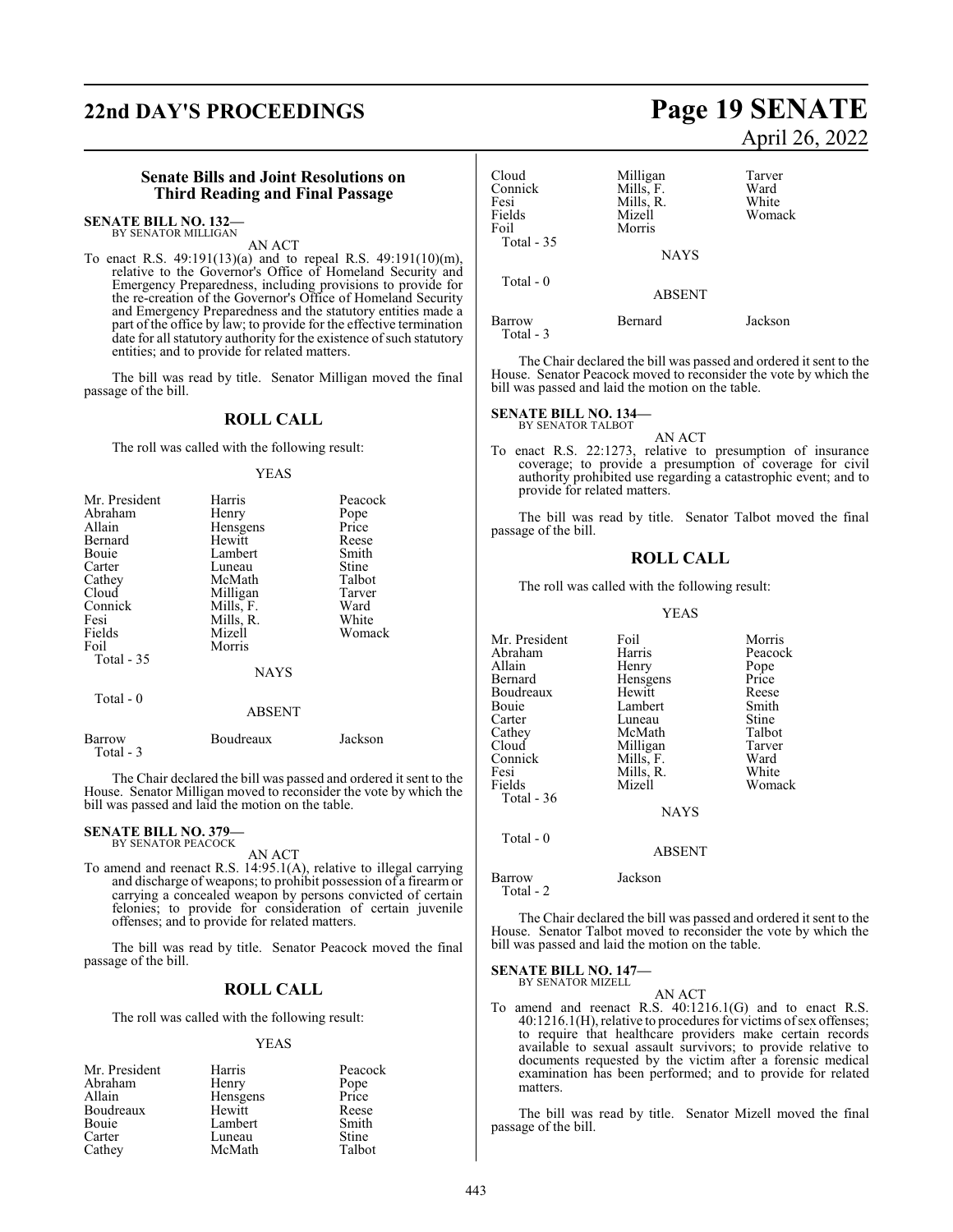### **ROLL CALL**

The roll was called with the following result:

#### YEAS

| Mr. President | Foil        | Morris  |
|---------------|-------------|---------|
|               |             |         |
| Abraham       | Harris      | Peacock |
| Allain        | Henry       | Pope    |
| Bernard       | Hensgens    | Price   |
| Boudreaux     | Hewitt      | Reese   |
| <b>Bouje</b>  | Lambert     | Smith   |
| Carter        | Luneau      | Stine   |
| Cathey        | McMath      | Talbot  |
| Cloud         | Milligan    | Tarver  |
| Connick       | Mills, F.   | Ward    |
| Fesi          | Mills, R.   | White   |
| Fields        | Mizell      | Womack  |
| Total $-36$   |             |         |
|               | <b>NAYS</b> |         |
|               |             |         |

Total - 0

#### ABSENT

Barrow Jackson

Total - 2

The Chair declared the bill was passed and ordered it sent to the

bill was passed and laid the motion on the table.

### **SENATE BILL NO. 286—**

BY SENATOR LUNEAU

AN ACT

House. Senator Mizell moved to reconsider the vote by which the

To amend and reenact R.S. 37:3552(5) through (12) and  $3556(A)(1)(a)$  and to enact R.S.  $37:3552(13)$  and  $(14)$ , relative to massage therapists; to provide relative to licensure and qualifications of massage therapists; to provide for the methods of instruction; to provide for definitions; and to provide for related matters.

The bill was read by title. Senator Luneau moved the final passage of the bill.

### **ROLL CALL**

The roll was called with the following result: YEAS

| Mr. President<br>Abraham<br>Allain<br>Bernard<br>Boudreaux<br>Bouie<br>Carter<br>Cathey<br>Cloud<br>Connick<br>Fesi | Foil<br>Harris<br>Henry<br>Hensgens<br>Hewitt<br>Lambert<br>Luneau<br>McMath<br>Milligan<br>Mills, F. | Morris<br>Peacock<br>Pope<br>Price<br>Reese<br>Smith<br>Stine<br>Talbot<br>Tarver<br>Ward<br>White |
|---------------------------------------------------------------------------------------------------------------------|-------------------------------------------------------------------------------------------------------|----------------------------------------------------------------------------------------------------|
| Fields                                                                                                              | Mills, R.<br>Mizell                                                                                   | Womack                                                                                             |
| Total - 36                                                                                                          |                                                                                                       |                                                                                                    |
|                                                                                                                     | <b>NAYS</b>                                                                                           |                                                                                                    |
| Total - 0                                                                                                           |                                                                                                       |                                                                                                    |

Barrow Jackson

ABSENT

Total - 2

The Chair declared the bill was passed and ordered it sent to the House. Senator Luneau moved to reconsider the vote by which the bill was passed and laid the motion on the table.

# **Page 20 SENATE 22nd DAY'S PROCEEDINGS**

#### **SENATE BILL NO. 478—**

BY SENATOR BERNARD AN ACT

To amend and reenact R.S. 44:1(A)(2)(a), 32(A), (C)(1)(a), and (D), 35(E)(2), and 37, relative to public records; to provide for the scope of records requests; to provide for response time; to provide for liability of custodians of records; and to provide for related matters.

The bill was read by title. Senator Bernard moved the final passage of the bill.

### **ROLL CALL**

The roll was called with the following result:

YEAS

| Mr. President<br>Foil<br>Harris<br>Abraham<br>Pope<br>Allain<br>Henry<br>Price<br>Bernard<br>Hensgens<br>Reese<br>Boudreaux<br>Hewitt<br>Smith<br>Stine<br>Lambert<br>Bouie<br>Talbot<br>Carter<br>Luneau<br>McMath<br>Cathey<br>Tarver<br>Cloud<br>Mills, F.<br>Ward<br>Connick<br>Mills, R.<br>White<br>Mizell<br>Fesi<br>Fields<br>Morris<br>Total $-35$<br><b>NAYS</b><br>Total $-0$<br>ABSENT |  |          |
|----------------------------------------------------------------------------------------------------------------------------------------------------------------------------------------------------------------------------------------------------------------------------------------------------------------------------------------------------------------------------------------------------|--|----------|
|                                                                                                                                                                                                                                                                                                                                                                                                    |  | Peacock  |
|                                                                                                                                                                                                                                                                                                                                                                                                    |  |          |
|                                                                                                                                                                                                                                                                                                                                                                                                    |  |          |
|                                                                                                                                                                                                                                                                                                                                                                                                    |  |          |
|                                                                                                                                                                                                                                                                                                                                                                                                    |  |          |
|                                                                                                                                                                                                                                                                                                                                                                                                    |  |          |
|                                                                                                                                                                                                                                                                                                                                                                                                    |  |          |
|                                                                                                                                                                                                                                                                                                                                                                                                    |  |          |
|                                                                                                                                                                                                                                                                                                                                                                                                    |  |          |
|                                                                                                                                                                                                                                                                                                                                                                                                    |  |          |
|                                                                                                                                                                                                                                                                                                                                                                                                    |  | Womack   |
|                                                                                                                                                                                                                                                                                                                                                                                                    |  |          |
|                                                                                                                                                                                                                                                                                                                                                                                                    |  |          |
|                                                                                                                                                                                                                                                                                                                                                                                                    |  |          |
|                                                                                                                                                                                                                                                                                                                                                                                                    |  |          |
|                                                                                                                                                                                                                                                                                                                                                                                                    |  |          |
| Jackson<br>Barrow<br>$Total - 3$                                                                                                                                                                                                                                                                                                                                                                   |  | Milligan |

The Chair declared the bill was passed and ordered it sent to the House. Senator Bernard moved to reconsider the vote by which the bill was passed and laid the motion on the table.

#### **Senate Bills and Joint Resolutions on Third Reading and Final Passage, Subject to Call**

#### **Called from the Calendar**

Senator Cloud asked that Senate Bill No. 436 be called from the Calendar.

#### **SENATE BILL NO. 436—** BY SENATOR CLOUD

AN ACT

To enact R.S. 47:463.214, relative to motor vehicle special prestige license plate; to provide for the establishment of the "Louisiana Equine Council" special prestige license plate; to provide for creation, issuance, design, fees, distribution, and rule promulgation applicable to license plate; and to provide for related matters.

#### **Floor Amendments**

Senator Fred Mills sent up floor amendments.

#### **SENATE FLOOR AMENDMENTS**

Amendments proposed by Senator Fred Mills on behalf of the Legislative Bureau to Engrossed Senate Bill No. 436 by Senator Cloud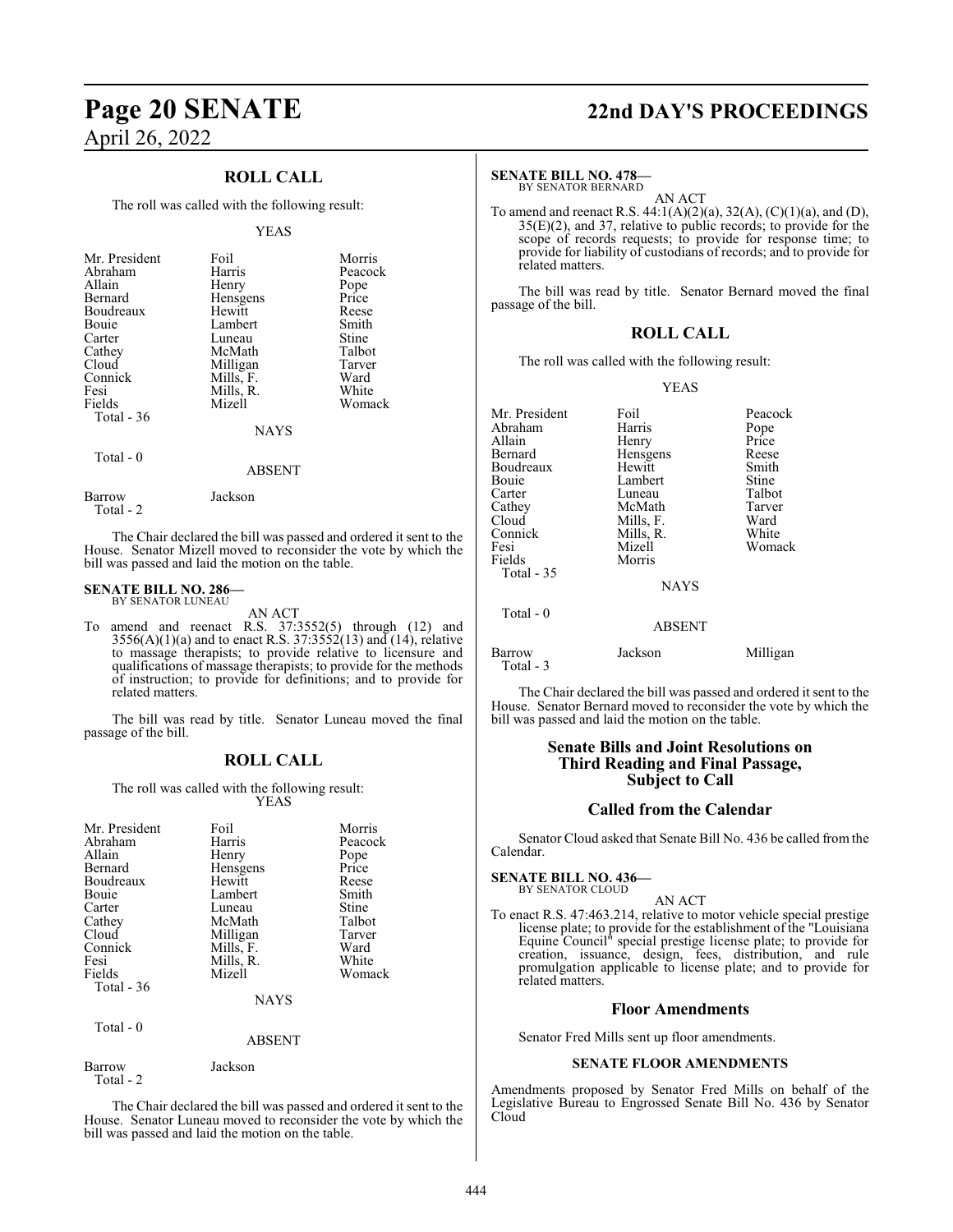# **22nd DAY'S PROCEEDINGS Page 21 SENATE**

# April 26, 2022

#### AMENDMENT NO. 1

On page 1, line 5, following "applicable to" change "license plate" to "such license plates"

AMENDMENT NO. 2 On page 2, line 1, following "**with**" and before "**executive**" insert "**the**"

On motion of Senator Fred Mills, the amendments were adopted.

#### **Floor Amendments**

Senator Cloud proposed the following amendments.

#### **SENATE FLOOR AMENDMENTS**

Amendments proposed by Senator Cloud to Engrossed Senate Bill No. 436 by Senator Cloud

AMENDMENT NO. 1 On page 1, line 3, delete "Council" and insert "Promotion and Research Advisory Board"

AMENDMENT NO. 2 On page 1, line 8 , delete "**Council**" and insert "**Promotion and Research Advisory Board**"

AMENDMENT NO. 3 On page 1, line 11, delete "**Council**" and insert " **Promotion**"

AMENDMENT NO. 4 On page 2, line 1, delete "**executive director**" and insert "**chairman**"

AMENDMENT NO. 5 On page 2, line 2, delete "**Council**" and insert "**Promotion and Research Advisory Board**"

AMENDMENT NO. 6 On page 2, line 4, delete "**Council**" and insert "**Promotion**"

AMENDMENT NO. 7 On page 2, line 15, delete "**Louisiana Equine Council**" and insert "**commissioner of the Department of Agriculture and Forestry to be distributed in accordance with R.S. 3:2076 to the Louisiana Equine Promotion and Research Advisory Board**"

On motion of Senator Cloud, the amendments were adopted.

The bill was read by title. Senator Cloud moved the final passage of the amended bill.

### **ROLL CALL**

The roll was called with the following result:

#### YEAS

| Mr. President | Foil        | Peacock |
|---------------|-------------|---------|
| Abraham       | Harris      | Pope    |
| Allain        | Henry       | Price   |
| Bernard       | Hensgens    | Reese   |
| Boudreaux     | Hewitt      | Smith   |
| Bouie         | Lambert     | Stine   |
| Carter        | Luneau      | Talbot  |
| Cathey        | McMath      | Tarver  |
| Cloud         | Milligan    | Ward    |
| Connick       | Mills, F.   | White   |
| Fesi          | Mizell      | Womack  |
| Fields        | Morris      |         |
| Total - 35    |             |         |
|               | <b>NAYS</b> |         |
|               |             |         |

Total - 0

#### ABSENT

Total - 3

Barrow Jackson Mills, R.

The Chair declared the amended bill was passed, ordered reengrossed and sent to the House. Senator Cloud moved to reconsider the vote by which the bill was passed and laid the motion on the table.

#### **Privileged Report of the Committee on Senate and Governmental Affairs**

### **ENROLLMENTS**

Senator Hewitt, Chairman on behalf of the Committee on Senate and Governmental Affairs, submitted the following report:

#### April 26, 2022

To the President and Members of the Senate:

I am directed by your Committee on Senate and Governmental Affairs to submit the following report:

The following Senate Concurrent Resolution has been properly enrolled:

## **SENATE CONCURRENT RESOLUTION NO. 17—** BY SENATOR MCMATH

A CONCURRENT RESOLUTION

To commend the LSU Tiger Girls Dance Team on capturing top honors in the Division 1A Hip Hop competition on Sunday, January 16, 2022.

> Respectfully submitted, SHARON W. HEWITT Chairman

The foregoing Senate Concurrent Resolution was signed by the President of the Senate.

### **ATTENDANCE ROLL CALL**

#### PRESENT

Mr. President Foil Foil Morris<br>Abraham Harris Peacock Abraham Harris Peacock<br>Allain Henry Pope Allain Henry Pope Boudreaux Hewitt Reese Bouie Lambert Smith<br>Carter Luneau Stine Carter Luneau Stine<br>
Cathey McMath Talbot Cathey McMath Talbot<br>Cloud Milligan Tarver Cloud Milligan Tarver<br>
Connick Mills, F. Ward Connick Mills, F. Ward<br>
Fesi Mills, R. White Fesi Mills, R.<br>Fields Mizell Total - 36

Total - 2

Hensgens Price<br>Hewitt Reese Womack

#### ABSENT

Barrow Jackson

#### **Leaves of Absence**

The following leaves of absence were asked for and granted:

Barrow 1 Day Jackson Day